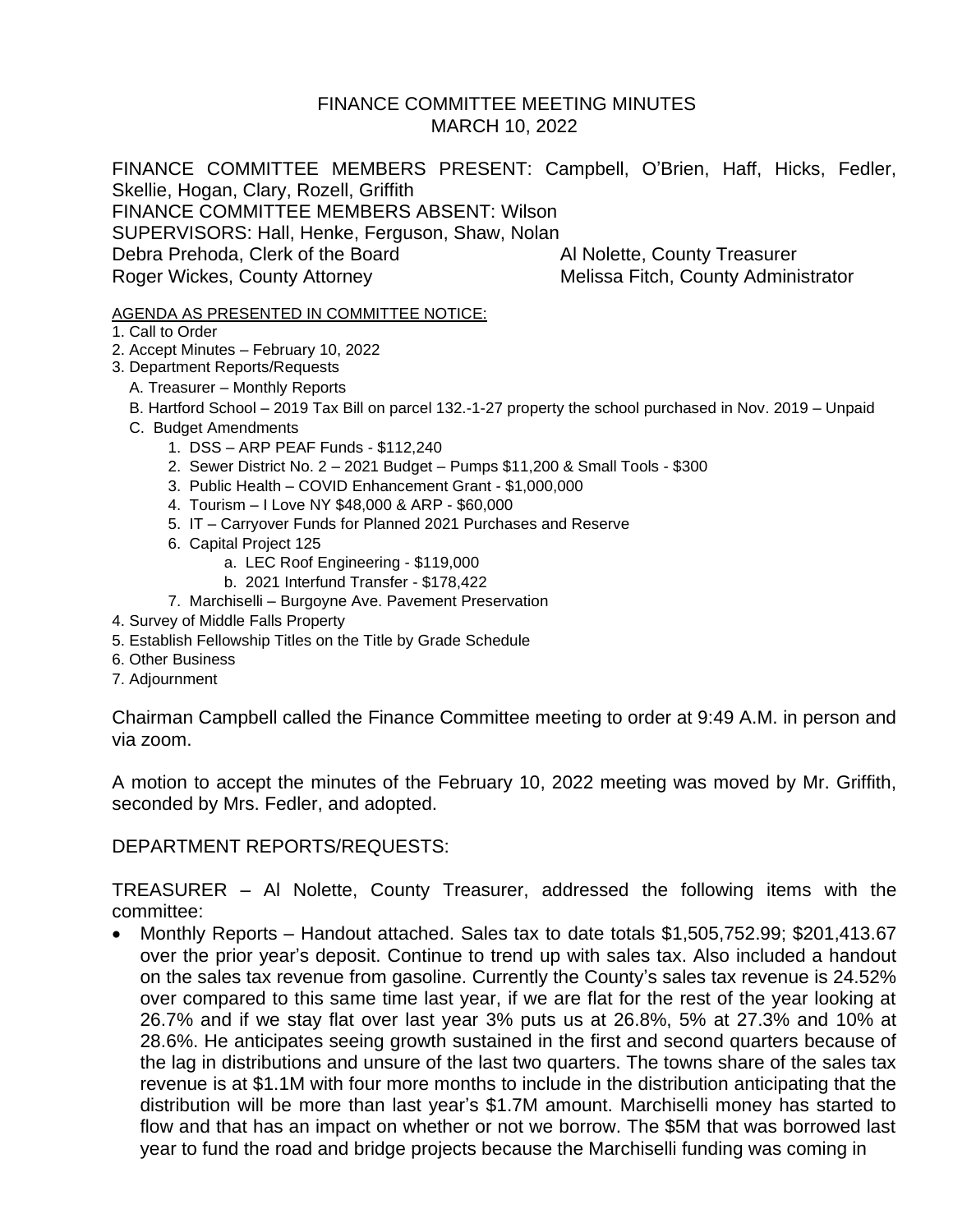#### Finance Committee Meeting Minutes March 10, 2022 – Page 2

slow is down to about \$2.2M on the renewal which will help fund the Shushan Bridge project and hopes to then pay off and not renew next year. The Treasurer collects for the town of Fort Ann and those tax collections are coming in good and anticipates a smaller return of unpaid taxes by the towns in April. The Homeowners Assistance Program is done taking applications and only one request received from the town of Granville. Still an opportunity to join a wait list but not taking applications. Moving forward with foreclosure process for 2019 and letters are going out next week. Pushing forward with 2018 unpaid taxes and municipalities are still required to have one on one conferences and he still has over eighty parcels. From those conferences, he will work with the Director of Real Property to make sure property owners have any exemptions they are entitled to receive. Unsure when the auction will be on the 2018 taxes. The proposed NYS budget if it passes alleviates the AIM intercept and goes back to a complete State cost but he has not heard anything about the Distressed Hospital intercept going away. The budget also proposed to have the State fund the Hudson River Black River allocation rather than the counties involved. Still gathering information on whether or not Public Health's Title VI funds have increased and the proposal to allow them to claim fringe benefit expenses.

HARTFORD SCHOOL – 2019 TAX BILL UNPAID – Mr. Haff stated in November 2018 Hartford Central School purchased a three acre parcel across the street from the school. A tax bill was issued in January 2019 for the Town and County taxes under the name of the previous owner because the taxable status date is March 1<sup>st</sup> when the new tax roll would have the school owning the property and being tax exempt. The school never received this bill. The Real Property Director told Mr. Cook, the Hartford School Superintendent, that this parcel was on the tax foreclosure list for unpaid 2019 taxes and the interest and penalties that have been accruing. Mr. Haff stated Real Property knew the property was transferred to the school. Mr. Campbell stated this matter should have been addressed at the closing. The Treasurer stated there would be no further communication on this parcel because as of March 1, 2019 it became tax exempt. The Treasurer stated notices are going out next week on delinquent 2019 taxes and the school would have been noticed because the Abstractor picked up in the property search, abstract of title, that the school was now the owner. Section 922 of the Real Property Tax law states failure to receive your tax bill does not alleviate you from it or it's interest and penalties; he operates within those structures. The school should have been notified at the closing that this bill would be coming out in January. He receives calls all the time from people who tell him they did not get their bill. Mr. Haff stated this property is different because it went from taxable to exempt. The Real Property Tax Director stated other municipalities have purchased property and paid any bills that came out between the purchase and the taxable status change. Mr. Haff would like the interest waived. Mr. Haff stated this property is different because it went from taxable to nontaxable status. The original tax bill amount was \$307.18 and the additional penalty/interest is \$269.13 for a total due of \$576.31. Mr. Cook stated the district is not debating the fact that they are responsible for the base tax but no notification within the past three years of interest and penalties charges due and should not be charged. They are willing to pay the 5% penalty but the interest that has been accumulating has been out of their control; there has been no communication with them as owner of the property to rectify this situation. The interest/penalties includes a \$150 abstract fee. The Treasurer could not send any notification because there was no opportunity to notice; moratorium in place and he follows the timeline set by law. Mr. Cook stated the compounding interest is the problem. The Treasurer stated if the Board wants to waive the interest about \$60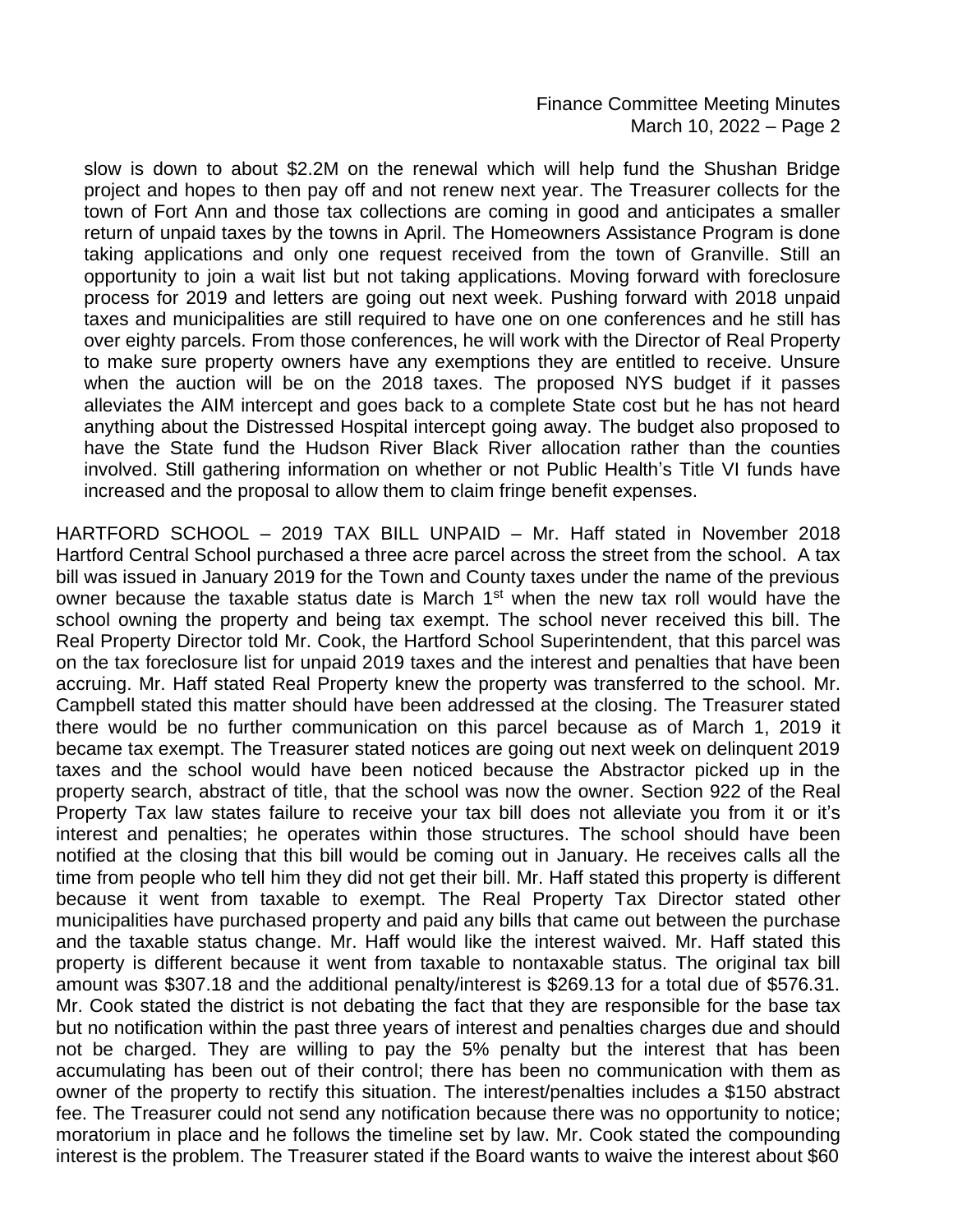it can do that but let the record show that it's not for lack of us doing our job, he has followed the law to the letter. There is nothing additional he could have legally done. In a non-COVID year by November of that year the school would have been notified. Mr. Cook stated the school was not notified by their attorney at the closing of any forthcoming tax bill. He stated the interest on the tax bill is \$113.66 and the penalty is \$155.47. One hundred fifty of the penalty is the County imposed abstract fee. He stated it is not a lot of money, the interest, and penalties, but felt the obligation especially being responsible for the taxpayers of Hartford to bring forward this request to waive the additional fees. The County Attorney recommends making this motion specific for this certain situation; doing it because it is a school district, qualify it as much as possible. A motion that the County waives the interest and abstract fee on the parcel the school purchased in November 2018 (parcel 132.1-1-27) because it is a school district was moved by Mr. Haff but did not receive a second.

BUDGET AMENDMENTS: Handout attached.

- DSS ARP PEAF Funds \$112,240 A motion to amend 2022 Department of Social Services budget for Pandemic Emergency Assistance Program funding through the American Rescue Plan Act of 2021 to fund diaper allowances and multi-generational food payments directly to recipients EBT cards in the amount of \$112,240 was moved by Mr. O'Brien, seconded by Mr. Skellie and adopted.
- Sewer District No. 2 2021 Budget Pumps \$11,200 & Small Tools \$300 A motion to amend Sewer District No. 2 budget to cover the purchase of pumps and small tools in the amount of \$11,500 was moved by Mr. Skellie, seconded by Mr. O'Brien and adopted.
- Public Health Additional Epidemiology and Laboratory COVID-19 Enhancement Detection Grant \$1,000,000 – A motion to amend 2022 Public Health budget to recognize ELC COVID-19 Enhanced Detection funds in the amount of \$1,000,000 and increase appropriations \$1,000,000 was moved by Mrs. Clary, seconded by Mrs. Fedler, and adopted.
- Tourism I Love NY \$48,000 & ARP \$60,000 The County has been awarded \$48,207 in I Love New York funding. Currently, \$95,500 is budgeted in the Tourism budget and the Agriculture, Planning, Community Development and Tourism Committee recommended funding the 2022 Tourism budget at the same level as last year, \$200,000, therefore an additional \$59,293 will be appropriated from fund balance to achieve the \$200,000 total. A motion to amend the 2022 Tourism budget to recognize I Love New York revenue in the amount of \$48,207 and increase appropriated fund balance in the amount of \$59,293 and increase appropriations \$107,500 A.6411.422004 I Love New York was moved by Mr. Griffith, seconded by Mrs. Fedler, Mr. Hogan, and Mrs. Clary and adopted.
- Information Technology Carryover Funds for Planned 2021 Purchases Resolution No. 248 dated November 19, 2021 moved \$308,500 in funding for IT to purchase items planned for 2022 in the 2021 budget year. One purchase made in 2021 is for the 2022 calendar year requires carrying over \$63,000 and \$109, 419 were pre-paid expenditures. A motion to amend 2022 IT budget for carryover purchases and pre-paid expenditures in the amount of \$172,419 and increase the appropriated fund balance \$172,419 was moved by Mr. Griffith, seconded by Mr. O'Brien and adopted.
- Information Technology Increase Reserve Technology Projects A motion increase the Technology Project Reserve with the remaining 2021 Information Technology budget balance was moved by Mr. Griffith, seconded by Mrs. Clary and Mrs. Fedler and adopted.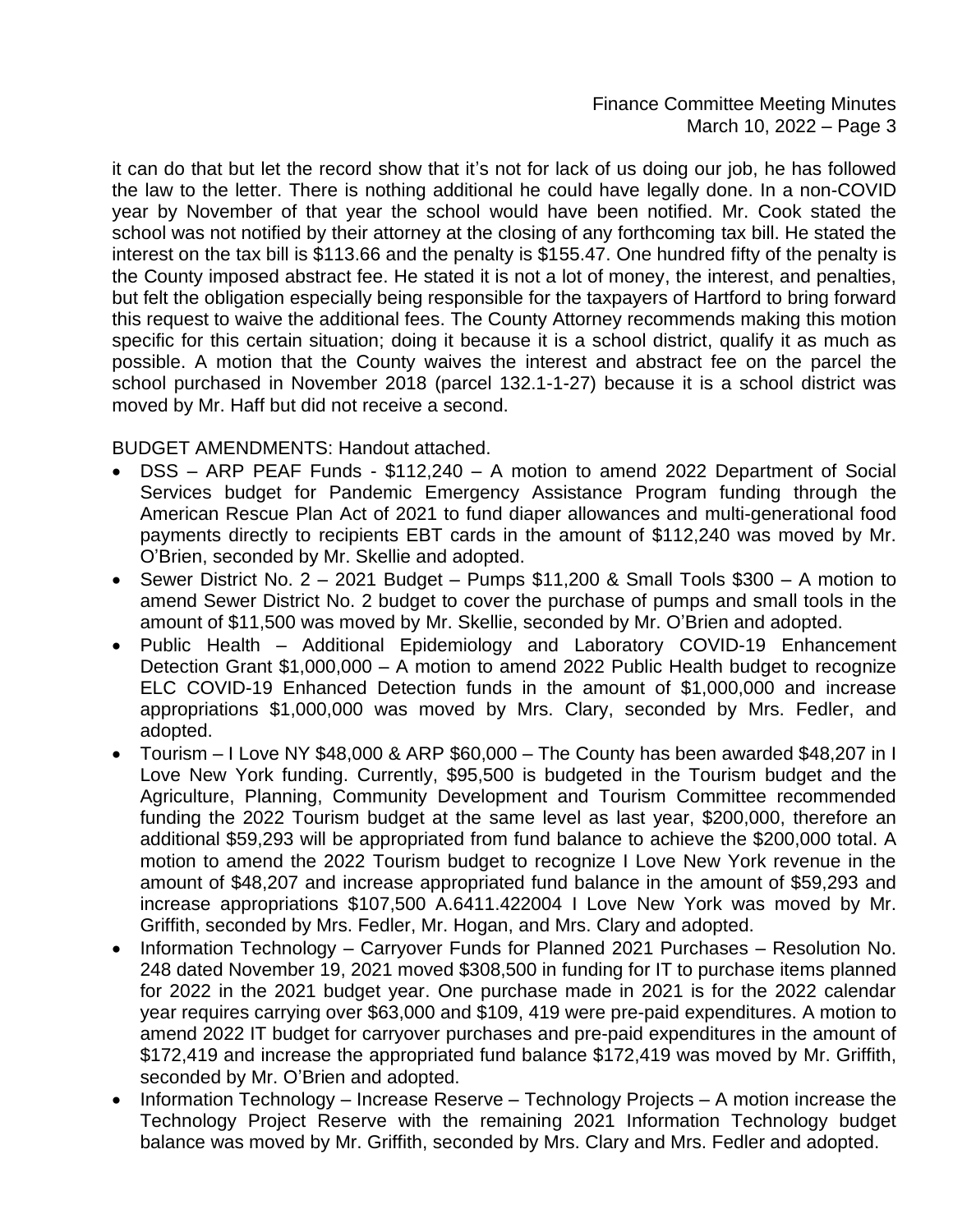- Capital Project 125
	- o LEC Roof Engineering \$119,000 The Law Enforcement Center roof is in need of replacement and Buildings and Grounds is requesting to move forward with the engineering needed for this proposed 2022 project. A motion to amend the 2022 Capital Project No. 125 – Capital Improvement Plan decreasing contingency \$119,000 and increase appropriation LEC Roof Replacement \$119,000 was moved by Mr. Hogan, seconded by Mrs. Fedler and adopted.
	- o 2021 Interfund Transfer \$178,423 The 2021 County budget included an interfund transfer to Capital Project No. 125 – Capital Improvement Plan in the amount of \$178,423. A motion to amend Capital Project No. 125 – Capital Improvement Plan 2021 budget increasing Contingency \$178,423 and increasing revenue \$178,423 was moved by Mr. Hogan, seconded by Mr. O'Brien, Mrs. Fedler, and Mrs. Clary and adopted.
- DPW Marchiselli Burgoyne Ave Pavement Preservation A motion to amend Capital Project No. 128 Marchiselli grant projects to recognize Marchiselli funding for CR 37 Burgoyne Avenue pavement preservation project in the amount of \$144,121 and appropriates \$36,030 from County Road to the Capital Project for the local share and authorized the County Treasurer to loan monies from the General fund in an amount not to exceed the Marchiselli funds awarded in order to cash flow the project was moved by Mr. Hogan, and seconded by Mrs. Fedler, and Messrs. O'Brien and Rozell. Discussion. The Treasurer stated by the end of this project the split might end up being 80-15-5% local cost so the it may not be \$36,000 but 25% of that. A motion to amend Capital Project No. 128 Marchiselli grant projects to recognize Marchiselli funding for CR 37 Burgoyne Avenue pavement preservation project in the amount of \$144,121 and appropriates \$36,030 from County Road to the Capital Project for the local share and authorized the County Treasurer to loan monies from the General fund in an amount not to exceed the Marchiselli funds awarded in order to cash flow the project was moved by Mr. Hogan, seconded by Mrs. Fedler, and Messrs. O'Brien and Rozell and adopted.
- Buildings and Grounds The Buildings and Grounds budget contained funds for rehab projects and the Superintendent is requesting to move funds from contractual to equipment for office furniture/fixed assets needed in the amount of \$15,000. A motion to amend 2022 Building and Grounds budget decreasing contractual – repair and maintenance \$15,000 and increase office equipment \$15,000 for items needs in the rehab projects was moved by Mr. Hogan, seconded by Mrs. Clary and adopted.
- Septic Grant Last year awarded a Septic System Replacement grant by the NYS Environmental Facilities Corporation in the amount of \$250,000 and the unspent amount of \$242,250 needs to be carried forward into the 2022 budget. A motion to carry forward Septic System Replacement grant unspent funds in the amount of \$242,250 increasing appropriation grants and increase revenue State Aid Conservation programs by that amount was moved by Mr. Rozell and seconded by Mr. Skellie and Mrs. Fedler. Discussion. The Treasurer stated there has been one recipient award and one in the process. He stated there were about three hundred property owners eligible on Cossayuna and Lake George. The State's goal with this grant is to clean up the lakes and is for septic systems that are failing. This is a reimbursement of 50% of the cost up to a capped amount. A motion to carry forward Septic System Replacement grant unspent funds in the amount of \$242,250 increasing appropriation grants and increase revenue State Aid Conservation programs by that amount was moved by Mr. Rozell, seconded by Mr. Skellie and Mrs. Fedler and adopted.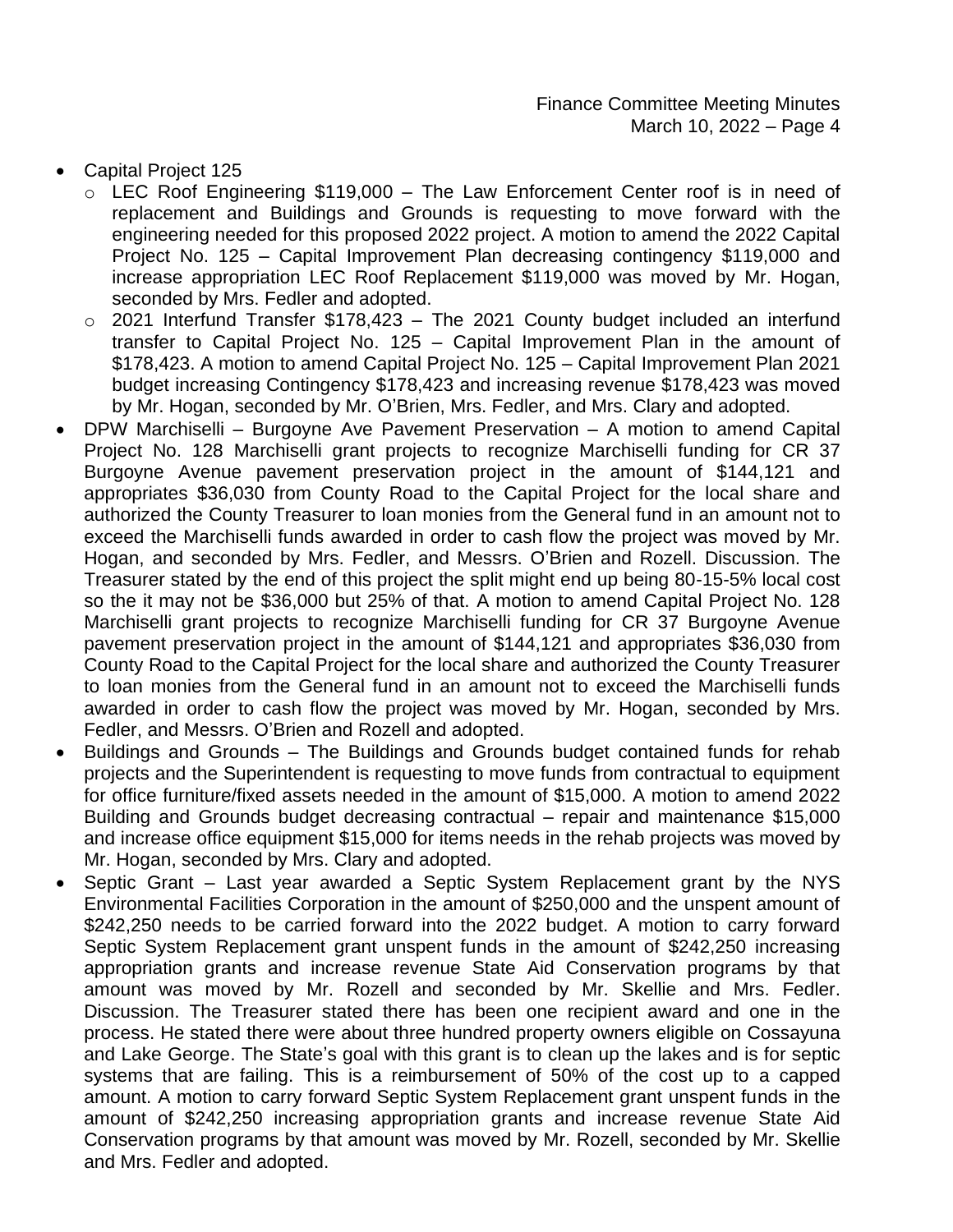ESTABLISH FELLOWSHIP TITLES ON THE TITLE BY GRADE SCHEDULE – The NYS Department of Health is providing funding and additional staff through the NYS Public Health Corps Fellowship program as a method to promote the buildup of Public Health staff. These positions need to be added to the Title by Grade Schedule. A motion to amend the Title by Grade Schedule to place the title of Fellow at Grade 11 – 35 hours a week, title of Local Coordinator at Grade 16 – 35 hours a week and title of Graduate Fellow at 18 – 35 hours a week was Mrs. Clary, seconded by Mrs. Fedler and adopted.

DIRECTOR OF PATIENT SERVICES – A motion to amend the Exempt Salary Schedule for the newly created position of Director of Patient Services at a base salary of \$89,994 was moved by Mr. Hicks, seconded by Mrs. Clary and adopted.

# OTHER BUSINESS:

Solar Project in the Town of Argyle – Chairman Campbell was expecting to be contacted by someone doing a solar project in Argyle requesting to address the committee today but no contact was made. Mr. Henke stated this is a huge solar project that the school and town have given them PILOTS and he is going to want the County to sign on to a PILOT. Mr. Haff stated Washington County enacted a local law opting out of RPTL 487 which precludes the County from offering PILOTS.

American Rescue Plan – Proposed projects were submitted by the working group and they are still in place except the broadband was reduced. The first half of the money has been disbursed with \$5M put in the highway barns project. The working group will be reconvened to review the status of the proposed projects and Mr. Campbell suggested they report back to committee.

The meeting adjourned at 11:05 A.M.

*Debra Prehoda, Clerk Washington County Board of Supervisors*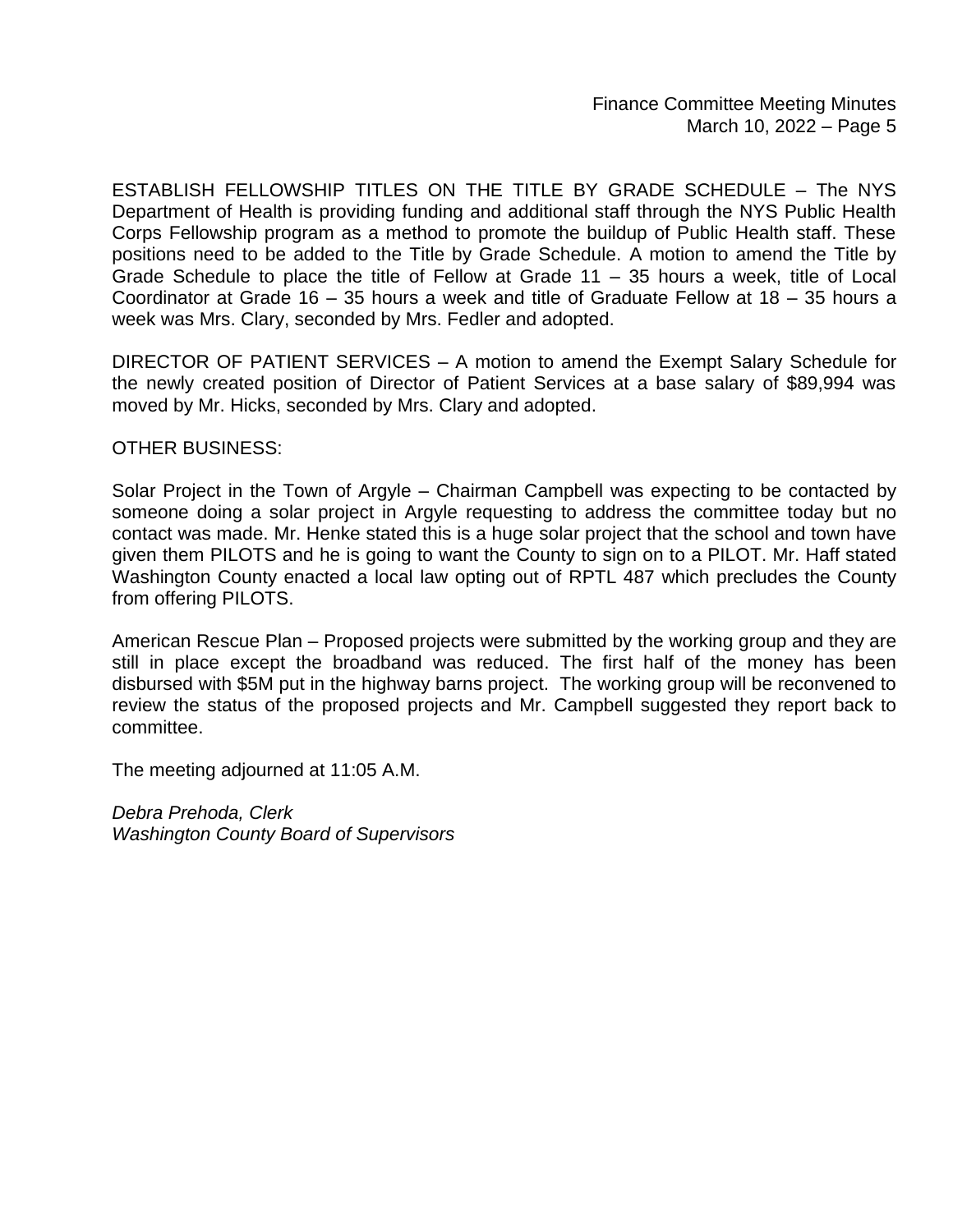# **WASHINGTON COUNTY TREASURER** SALES TAX RECAP<br>FOR THE PERIOD 1/1/2018-12/31/2022

|                          | 2020                    |                                       | 2021                    |                | 2022                    |                                    |                    |
|--------------------------|-------------------------|---------------------------------------|-------------------------|----------------|-------------------------|------------------------------------|--------------------|
| <b>Budget:</b>           | \$21,297,724.00 adopted |                                       | \$21,000,000.00 adopted |                | \$24,000,000.00 Adopted |                                    |                    |
|                          | -\$297.724.00 Res 226   |                                       | \$0.00                  |                | \$0.00                  |                                    |                    |
|                          | \$34,897.00 Res 300     |                                       | \$0.00                  |                | \$0.00                  |                                    |                    |
|                          | \$21,034,897.00 Amended |                                       | \$21,000,000.00 Amended |                | \$24,000,000.00 Amended |                                    |                    |
|                          |                         |                                       |                         |                |                         | <b>CHICLEONORG</b>                 | <b>CATCEMIONAL</b> |
| <b>Date:</b>             | Amerina                 |                                       |                         |                | <b>MODUCE AN</b>        | FOOR (23)                          | Yes Actuale        |
| 2/7/2020                 | \$1,401,193.01          | 2/5/2021                              | \$1,216,995.47          | 2/7/2022       | \$1,641,840.00          | \$424 844.53                       | \$424,844.53       |
| 2/13/2020                | \$334,999,55            | 2/16/2021                             | \$330,534.93            | 2/14/2022      | \$403,576.51            | \$73,041.58                        | \$497,886.11       |
|                          | \$1,786,192.56          |                                       | \$1,547,530.40          | <b>CARLO</b>   | \$2 045 41 6 51         |                                    |                    |
| 3/6/2020                 | \$1,198,058.21          | 3/5/2021                              | \$1,304,339.32          | 3/7/2022       | \$1,505,752.99          | \$201,413.67                       | \$699,299.78       |
| 3/13/2020                | \$224,434.02            | 3/15/2021                             | \$226,436.88            | 3/14/2022      |                         |                                    |                    |
| SP 8                     | 38315868479             |                                       | \$3.078.306.60          | A.<br>50.775   | \$3,551,169.50          |                                    |                    |
| 4/7/2020                 | \$1,573,783.36          | 4/7/2021                              | \$2,358,797.96          | 4/7/2022       |                         |                                    |                    |
| 4/13/2020                | \$390,762.99            | 4/13/2021                             | \$424,552.63            | 4/13/2022      |                         |                                    |                    |
|                          | 55.123231.14            | an win ne                             | \$5,861,657,19          | W.             | \$3,551,169.50          |                                    |                    |
| 5/7/2020                 | \$857,084.88            | 5/7/2021                              | \$1,386,250.87          | 5/6/2022       |                         |                                    |                    |
| 5/13/2020                | \$193.268.52            | 5/13/2021                             | \$373,411.76            | 5/13/2022      |                         |                                    |                    |
|                          | \$6173584.54            |                                       | \$7.621.319.82          |                | \$3,551,169.50          |                                    |                    |
| 6/5/2020                 | \$902,120.34            | 6/7/2021                              | \$1 535,531.58          | 6/7/2022       |                         |                                    |                    |
| 6/15/2020                | \$170,263.55            | 6/14/2021                             | \$366,742.54            | 6/13/2022      |                         |                                    |                    |
| 6/30/2020                | \$1,478,110.90          | 6/30/2021                             | \$1,591,411.15          | 6/30/2022      |                         |                                    |                    |
| 7/1/2020                 | \$653,254.53            | 7/1/2021                              | \$889,867.57            | 7/1/2022       |                         |                                    |                    |
|                          | \$9.377 333.86          |                                       | 81200437266             | <b>ANGERIE</b> | 83 551 169 50           |                                    |                    |
| 7/13/2020                | \$588,560.36            | 7/13/2021                             | \$717,014.95            | 7/13/2022      |                         |                                    |                    |
| $\sim 100$               | \$9,965,994.22          |                                       | \$127/21 887 61         |                | \$3 551 169 50          |                                    |                    |
| 8/7/2020                 | \$1,376,115.73          | 8/6/2021                              | \$1,689,160.88          | 8/5/2022       |                         |                                    |                    |
| 8/13/2020                | \$281,866.18            | 8/13/2021                             | \$483,693.98            | 8/15/2022      |                         |                                    |                    |
|                          | 51162367616             | <b>Report</b>                         | \$1489.974247           |                | 33.551.169.50           |                                    |                    |
| 9/8/2020                 | \$1,405,135.10          | 9/8/2021                              | \$1,695,079.60          | 9/8/2022       |                         |                                    |                    |
| 9/14/2020                | \$303,736.51            | 9/13/2021                             | \$327,459.80            | 9/13/2022      |                         |                                    |                    |
|                          | \$13.3327.47.74.        |                                       | \$16,917,281.87         |                | \$3,551,169,50          |                                    |                    |
| 10/7/2020                | \$2,563,012.39          | 10/7/2021                             | \$2,174,991.74          | 10/7/2022      |                         |                                    |                    |
| 10/13/2020               | \$516,836.71            | 10/13/2021                            | \$550,087.52            | 10/13/2022     |                         |                                    |                    |
|                          | \$16.412,596.84         | <b><i><u>ALL STREET</u></i></b>       | \$19,642,361.13.        |                | \$3,551,169.50          |                                    |                    |
| 11/6/2020                | \$1,373,991.60          | 11/5/2021                             | \$1,534,248.45          | 11/7/2022      |                         |                                    |                    |
| 11/13/2020               | \$295,162.62            | 11/15/2021                            | \$323,488.19            | 11/14/2022     |                         |                                    |                    |
|                          | \$18,081,751.06         | $\mathcal{M}^{\text{R}}_{\text{max}}$ | \$21,500,097.77         | an Barrett     | \$3,551,169.50          |                                    |                    |
| 12/7/2020                | \$1,118,707.60          | 12/7/2021                             | \$1,507,732.76          | 12/7/2022      |                         |                                    |                    |
| 12/14/2020               | \$321,309.37            | 12/13/2021                            | \$336,098.68            | 12/13/2022     |                         |                                    |                    |
| 12/31/2020               | \$1 424,491.76          | 12/31/2021                            | \$1,239,720.34          | 12/30/2022     |                         |                                    |                    |
| 1/4/2021                 | \$736,096.44            | 1/3/2022                              | \$902,431.89            | 1/3/2023       |                         |                                    |                    |
|                          | \$21,682,356,23         |                                       | \$25,486,081.44         | SWARI          | \$3,551,169,50          |                                    |                    |
| 1/13/2021                | \$637,936.12            | 1/13/2022                             | \$555,076.84            | 1/13/2023      |                         |                                    |                    |
|                          | \$22 320 292 35         |                                       | \$26.041.158.28         |                | \$3.554.169.50          |                                    |                    |
|                          | 2620, 21265             |                                       | Sunta Trintern          |                |                         | i kabata Acutha                    |                    |
|                          | \$20,824,015.55         |                                       | \$24,549,537.28         |                |                         | \$0.00 Net to County After Sharing |                    |
| <b>START OF STRAIGHT</b> | \$22.613.682.35         | Sie Al                                | \$22.613.682.35         |                |                         | \$0.00 without AIM sweep           |                    |

2023 Town Distribution 8/6/2021

> 8/13/2021 9/8/2021 9/13/2021

10/7/2021

10/13/2021

11/5/2021 11/15/2021

12/7/2021

1/3/2022

1/13/2022 2/7/2022

2/14/2022

3/7/2022

3/14/2022 4/7/2022

4/13/2022

5/6/2022

5/13/2022 6/7/2022

6/13/2022

6/30/2022

7/1/2022 7/13/2022

0) Vanance to Adopted: 2002.

Variance to Americade

Variance without AIM

7%

2022

12/13/2021 12/31/2021 \$1,689,160.88 \$483,693.98

\$327,459.80

\$550,087.52 \$1,534,248.45

\$323,488.19

\$1,507,732.76 \$336,098.66

\$1.239,720.34 \$902,431.89

\$555,076.84

\$1,641,840.00 \$403,576.51

\$1,505 752.99

 $$0.00$ 

 $$0.00$ 

 $$0.00$  $$0.00$ 

 $$0.00$ 

\$0.00

 $$0.00$ 

 $$0.00$  $$0.00$ 

 $$0,00$ \$16,870,440.17 \$1,180,930.81

\$1,755,340.00

\$2,174,991.74

a araqeesha.<br>Shihaaladeed \$3,549,537,28 55 334 548 28

May 2021 \$97,714.00 in Village AIM Payments Withheld December 2021 deposit is net of AIM withholdings of \$195,676. March 5, 2021 \$126,990.00 intercepted for Distressed Hospitals Distressed Hospital taken 05/07/21, 08/06/21, 11/05/21 & 02/05/22 \$33,371.79 each

2014161630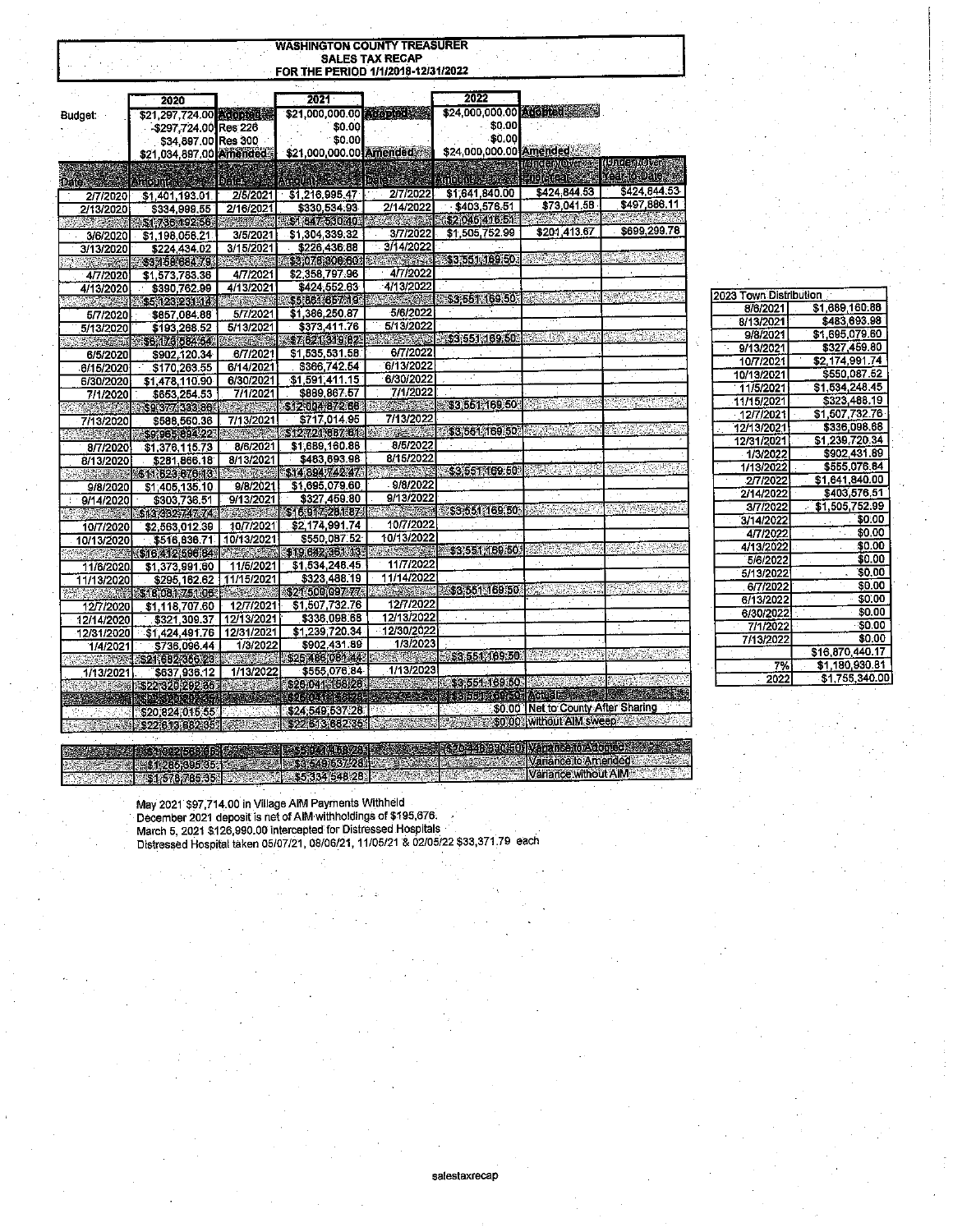

# **County/NYC Motor Fuel Sales Tax Revenues**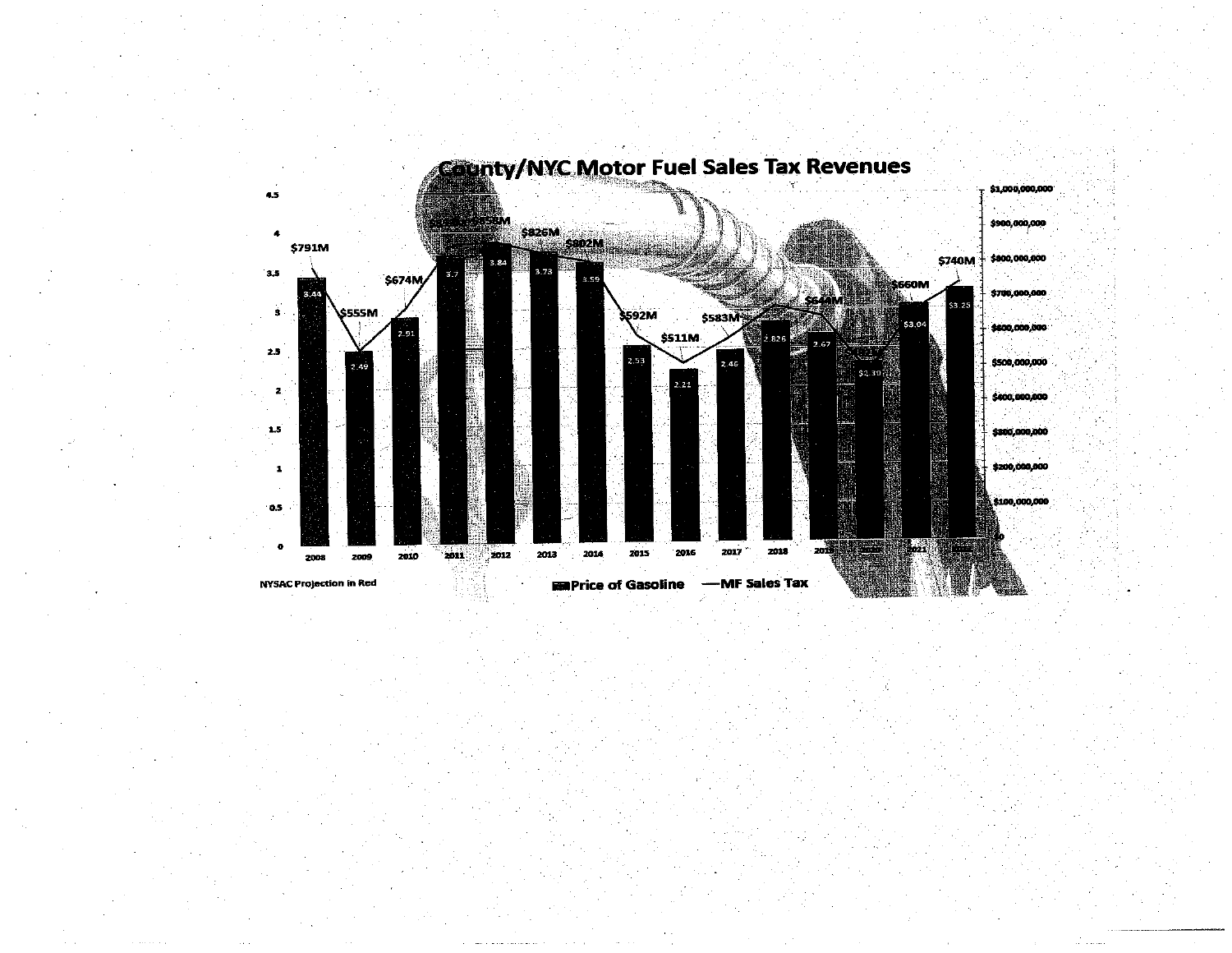|                                     | Motor Fuels Sales Tax, 2010 - 2020 Comparison |                                |                                |                               |                                |                                       |                             |                              |                              |                              |                                                                            |
|-------------------------------------|-----------------------------------------------|--------------------------------|--------------------------------|-------------------------------|--------------------------------|---------------------------------------|-----------------------------|------------------------------|------------------------------|------------------------------|----------------------------------------------------------------------------|
|                                     |                                               |                                |                                |                               |                                |                                       |                             | 32.46 22.82 \$2.81 \$        |                              |                              | <b>ROUSS 2.67 The Manual Contract of the Second Contract Contract Only</b> |
| Ave. Price of Gasoline              | 24:52.91                                      | <b>88351703</b>                | 53.84                          | <b>ASS.73 ASS</b>             |                                | A 1988-1989 A 1989-1989 A 1989-1989 A | <b>18/52.2 Band</b>         |                              |                              |                              |                                                                            |
|                                     | 2010                                          | 2011                           | 2012                           | 2013                          | 2014                           | 2015                                  | 2016                        | 2017                         | 2018                         | 2019                         | 2020)                                                                      |
| Albany                              | \$15,667,536                                  | \$20,980,679                   | \$19,996,403                   | \$19,573,727                  | \$18,805,276                   | \$13,496,844                          | \$11,463,246                | \$12,891.44                  | \$14,888,436                 | \$14,200,874                 | AGH SETTI                                                                  |
| Allegany                            | \$1,974,097                                   | \$2,369,744                    | \$2,396,122                    | \$2,255,883                   | \$2,241.094                    | \$1,656,849<br>\$10,135,495           | \$1,439,430<br>\$8,722,959  | \$1,512,943<br>\$10,309,789  | \$1,914,516<br>\$12,174,509  | \$1,831,250<br>\$11,656,335  | decade                                                                     |
| Broome                              | \$11,688,133                                  | \$14,608,294                   | \$15,111,065                   | \$14,416,628                  | \$14,166,04<br>\$2,869,68.     | \$2,181,918                           | \$1,776,903                 | \$2,022,750                  | \$2,437,099                  | \$2,287,745                  | 7000000                                                                    |
| Cattaraugus                         | \$2,406,621<br>\$3,350,123                    | \$2,983,329<br>\$3,980,632     | \$2,941,302<br>\$4,040,795     | \$2,810,105<br>\$3,848,755    | \$3,876,51.                    | \$2,765,76                            | \$2,162,208                 | \$2,520,560                  | \$3,012,983                  | \$2,679,624                  |                                                                            |
| Cayuna<br>Chautauqua                | \$4,843,129                                   | \$5,624,052                    | \$5,554,167                    | \$5,166,276                   | \$5,062,764                    | \$3,787,277                           | \$3,826,040                 | \$4,546,020                  | \$5,429,727                  | \$5,056,508                  | \$3757509                                                                  |
| Chemung                             | \$3,913,912                                   | \$4,738,542                    | \$5,042.870                    | \$4,549,369                   | \$4,552,696                    | \$3,428,29                            | \$2,943,581                 | \$3,663,61                   | 54,320,601<br>\$2,648,357    | \$4,247,654<br>\$2,482,333   | 50                                                                         |
| Chenango                            | \$2,464,967                                   | \$3,156,717                    | \$3,188,047                    | \$2,964,139                   | \$2,850,344<br>\$6,399,518     | \$2,136,720<br>\$4,787,821            | \$1,934,128<br>\$3,842,951  | \$2,280,884<br>\$4,594,614   | \$5,522,379                  | \$5,254,787                  |                                                                            |
| <b>Clinton</b>                      | \$5.343.541                                   | \$6,740,549                    | \$7,142,866<br>\$5,153,112     | \$6,548,113<br>\$4,911,404    | \$4,977,214                    | \$3,506,036                           | \$9,527,587                 | \$4,548,980                  | \$5,599,438                  | \$5,410,963                  |                                                                            |
| Columbia<br>Cortland                | \$4,080,254<br>\$2,821,964                    | \$5,191,812<br>\$3,599,724     | \$3,809.137                    | \$9,650,028                   | \$3,607,105                    | \$2,794,800                           | \$2,253,667                 | \$2,572,268                  | \$2,927,383                  | \$2,897,626                  |                                                                            |
| <b>Delaware</b>                     | \$2,675,970                                   | \$3,237,246                    | \$3,215,273                    | \$3,147,290                   | \$3,112,51                     | \$2,185,08                            | \$1.807.175                 | \$1,980,160                  | \$2,322,890                  | \$2,098.371                  |                                                                            |
| <b>Dutchess</b>                     | \$12,668,754                                  | \$16,414,091                   | \$16,161,687                   | \$14,936,269                  | \$14,584,31                    | \$10,569,732                          | \$9,355,551                 | \$10,710,77.<br>\$39.012.858 | \$12,511,446<br>\$44,450,835 | \$11,984,367<br>\$41.931.995 | îζ.                                                                        |
| lErie                               | \$48,056,986                                  | \$62,309,138                   | \$62,583,743                   | \$60,091,520<br>\$2,636,307   | \$55,635,453<br>\$2,876,18     | \$41,481,030<br>\$2,119,596           | \$34,844,777<br>\$1,793,814 | \$1,898,199                  | \$2,127,690                  | \$2,055,784                  |                                                                            |
| Essex                               | \$2,154,751                                   | \$2,613,518                    | \$2,562,529<br>\$2,621,072     | \$2,453,921                   | \$2,454,420                    | \$1,805,355                           | \$1,557,737                 | \$1,697,723                  | \$1,963,009                  | \$1,922,255                  |                                                                            |
| Franklin<br>Fulton                  | \$2,186,080<br>\$2,079,295                    | \$2,545,406<br>\$2,755,481     | \$2,578,144                    | \$2,489,006                   | \$2,581,466                    | \$1,681,700                           | \$1,579,354                 | \$1,796,806                  | \$2,108,239                  | \$2,022,901                  |                                                                            |
| Genesee                             | \$6,265,651                                   | \$7 731,933                    | \$7,919,008                    | \$7,632,501                   | \$7,738,626                    | \$5,682,885                           | \$4,608,731                 | \$5,175,698                  | \$6,118,171                  | \$5,372,651<br>\$3.132,257   | 228204                                                                     |
| Greene                              | \$3,164,380                                   | \$4,047,885                    | \$3,939,894                    | \$3,905,334                   | \$3,960,166                    | \$2,899,250<br>\$332,261              | \$2,444,203<br>\$272,778    | \$2,854,99.<br>\$303,723     | \$3,256,547<br>\$347,461     | \$348,893                    |                                                                            |
| Hamilton                            | \$303,543                                     | \$372,353                      | \$343,175                      | 5342,361<br>\$4,381,656       | \$396,37<br>\$3,912,663        | \$3,042,62                            | \$2,542,065                 | \$2,840,929                  | \$3,311,558                  | \$3,187,896                  |                                                                            |
| Herkimer                            | \$3,518,027                                   | \$4.539.839<br>\$8,158,949     | \$4,683,112<br>\$8,520,065     | \$7,969,974                   | \$7,842,439                    | \$5,700,393                           | \$5,032,595                 | \$5,553,530                  | \$6,136,563                  | \$6,121,229                  | 341828-452                                                                 |
| Jefferson<br>Lewis                  | \$6,792,877<br>\$1,358,019                    | \$1,724,979                    | \$1,665,909                    | \$1,714,737                   | \$1,804,058                    | \$1,288,830                           | \$1,227,976                 | \$1,260,854                  | \$1,376,441                  | \$1,338,516                  |                                                                            |
| Livingston                          | \$4,114,616                                   | \$5,545,600                    | \$5,810,850                    | \$5,441,375                   | S5,411,88                      | \$3,776,304                           | \$3,006,443                 | \$3,317,131                  | \$4,236,945                  | \$4,000,338<br>\$1,946,413   | 化石油                                                                        |
| Madison                             | \$2,189,089                                   | \$2,844,677                    | \$2,868,298                    | \$2,607,254                   | \$2,539,416                    | \$1,881,890                           | \$1,577,639<br>\$23,980,533 | \$1,712,745<br>\$26,791,229  | \$2,151,412<br>\$30,497,722  | \$28,966,276                 |                                                                            |
| Monroe                              | \$33,295,005                                  | \$42,799,627                   | \$43,587,079<br>\$5,791,544    | \$41,889,869<br>55,754,722    | \$39,558,968<br>\$5,713,812    | \$28,566,418<br>\$3,837,141           | \$3,331,243                 | \$5,616,412                  | \$4,275,899                  | \$4,099,296                  |                                                                            |
| Montgomery                          | \$4,519,191                                   | \$5,823,185<br>\$83,557,637    | \$82,127,833                   | \$79,013,685                  | \$75,586,750                   | \$56,392,149                          | \$50,041,818                | \$56,773,023                 | \$64,070,356                 | \$61,700,825                 | os yr S                                                                    |
| Nassau<br>Niagara                   | \$62,248,144<br>\$8,452,285                   | \$11,492,334                   | \$11,602,107                   | \$11,649,929                  | \$10,701,772                   | \$7,465,561                           | \$6,236,631                 | \$6,833,486                  | \$7,684,443                  | \$7,140,519                  |                                                                            |
| Oneida                              | \$12,141,370                                  | \$15,050,274                   | \$15,291,981                   | \$14,787,057                  | \$14,222,086                   | \$10,166,451                          | \$8,827,179                 | \$9,992,827<br>\$22,331,398  | \$11.713.975<br>\$25,803,209 | \$11,222,054<br>\$24,672.391 |                                                                            |
| Onondaga                            | \$27,473,437                                  | \$35,302,806                   | \$35,860,474                   | \$34,375,563                  | \$33,364,120                   | \$23,706.11<br>\$5,849,730            | \$19,419,169<br>\$4,854,237 | \$5,460,544                  | \$6,412,395                  | \$6,155,793                  |                                                                            |
| Ontario                             | \$6,817,888                                   | \$8,346,225                    | \$8,606,233<br>\$24,724,674    | \$8,363,811<br>\$23,606,825   | \$8,079,651<br>\$23,089,509    | \$16,708,462                          | \$13,897,014                | \$17,206,111                 | \$20,001.959                 | \$19,862,486                 | <b>SYARDAMISM</b>                                                          |
| Orange                              | \$19.103.824                                  | \$24,061,614<br>\$1,724,909    | \$1,776,380                    | \$1,688,914                   | \$1,695,361                    | \$1,201,725                           | \$967.992                   | \$1,112,148                  | \$1,298,205                  | \$1,171,613                  |                                                                            |
| Orieans<br>Oswego                   | \$1,334,070<br>\$6,024,945                    | \$7,528,391                    | \$7,443,340                    | \$6,947,315                   | \$6,659,395                    | \$4,652,767                           | \$9,972.421                 | \$4,407,110                  | \$5,145,836                  | \$4,666,750<br>\$3,199,441   | 69<br>Ш.                                                                   |
| Otsego                              | \$3,697,672                                   | \$4,605,083                    | \$4,640,830                    | \$4,485,293                   | \$4,265,549                    | \$5,005.03                            | \$2.592.475                 | \$2,895,550<br>\$5,129,340   | \$3,458,997<br>\$5,703,175   | \$5,539,274                  | 4044.29                                                                    |
| Putnam                              | \$5,531,330                                   | \$6,940,157                    | \$7,142,865                    | \$7,275,473                   | \$7,101,271<br>\$10,521,639    | \$5,008,89<br>\$7,440,731             | \$4,498,600<br>\$5,176,356  | \$6,900,076                  | \$8,278,702                  | \$8.219.656                  | 595,4965                                                                   |
| Rensselaer                          | \$8,658,121<br>\$6,533,989                    | \$10,904,316<br>\$7,855,631    | \$10,773,877<br>\$8,050,982    | \$10,241,275<br>\$7,661,510   | \$7,448,671                    | \$5,687,96                            | \$5,139,258                 | \$6,827,047                  | \$8,058,552                  | \$7,873,324                  |                                                                            |
| Rockland<br>Saratoga                | \$9,882,779                                   | \$12,728,066                   | \$12,954,333                   | \$12,544,695                  | \$12,415,114                   | \$8,669,67                            | \$6,961,622                 | \$8,230,673                  | \$9,775,658                  | \$9,413,407<br>\$7,552,446   | <b>ATTAINMENT</b><br>植生                                                    |
| Schenectady                         | \$7,817,067                                   | \$10,637,630                   | \$10,919,570                   | \$10,117,660                  | \$10,143,198                   | \$7,310,641<br>\$1,382,395            | \$6,161,244<br>\$1,205,921  | \$5,905,984<br>\$1,391,564   | \$7,893,639<br>\$1,576,932   | \$1,552,307                  | 222227                                                                     |
| <b>Schoharie</b>                    | \$1,896,093                                   | \$2,081,635                    | \$2,059,211                    | \$1,966.143<br>\$1,231,974    | \$1,919,984<br>\$1,204,027     | \$895.31                              | \$754,373                   | \$843,050                    | \$947,702                    | \$921,591                    | $7.1 - 5.24$                                                               |
| Schuyler                            | \$1,010,135<br>\$2,352,005                    | \$1,245,954<br>\$2,400,714     | \$1,310,657<br>\$2,416,122     | \$2,739,319                   | \$2,726,229                    | \$2,642.701                           | \$2,687,232                 | \$2,698,040                  | \$2,604,615                  | \$2,547,606                  |                                                                            |
| Seneca<br>St. Lawrence              | \$4,048,289                                   | \$5,155,350                    | \$5,284,604                    | \$5,110,904                   | \$6,192,410                    | \$4,619.073                           | \$3,808,217                 | \$4,378,559                  | \$4,783,438                  | \$4,836,748<br>\$6,381,243   | A'B78                                                                      |
| Steuben                             | \$5,903,266                                   | \$7,499,219                    | \$7,545,914                    | \$6,911,691                   | \$6,904,97                     | \$5,478,519                           | \$4,763,548                 | \$5,512,375<br>\$72,044,681  | \$6,832,455<br>\$82,236,229  | \$78,225,748                 | 104.14                                                                     |
| Suffolk                             | \$83,277.818                                  | \$99,851,401                   | \$104,304,086                  | \$103.327.117<br>\$3,389,868  | \$100,388,118<br>\$4,183,27    | \$74,443,391<br>\$3,195,887           | \$65,273,172<br>\$2,748,364 | \$3,362,177                  | \$4,169,655                  | \$4,025,521                  |                                                                            |
| Sullivan                            | \$3,191,850                                   | \$3,664,296                    | \$3,742,923<br>\$3,039,582     | \$2,700,505                   | \$2,652,600                    | \$2,051,056                           | \$1,855,096                 | \$2,371,330                  | \$3,329,301                  | \$3,148,524                  |                                                                            |
| Tioga                               | \$2,537,618<br>\$3,205,191                    | \$3,230,128<br>\$4,117,874     | 54,181,945                     | \$4,113,222                   | \$4,134,70                     | \$2,918,166                           | \$2,455,474                 | \$2,738,286                  | \$3,224,646                  | \$2,985,883                  | m an                                                                       |
| Tompkins<br>Uister                  | \$10,897,333                                  | \$14,696,138                   | \$14,214,190                   | \$12,934,133                  | \$11,469,70                    | \$8,570,561                           | \$7,219,42                  | \$8,242,607                  | \$10,190.290<br>\$1,872.158  | \$9,835,213<br>\$3,730,235   |                                                                            |
| Warren                              | \$3,920,835                                   | \$5,029,796                    | \$5,049,928                    | \$4,935,439                   | \$4,827,260                    | \$3,447,37<br>\$1,379,333             | \$2,770,378<br>\$1,202,987  | \$3,205,792<br>\$1,399,326   | \$1,661,207                  | \$1,620,041                  | 3317588                                                                    |
| Washington                          | \$1.641.569                                   | \$1,888,892                    | \$1,898,852<br>\$5,970,484     | \$1,948,300<br>\$5,790,747    | \$1,995,400<br>\$5,829,608     | \$4,189,060                           | \$3,466,21.                 | \$3,891,991                  | \$4,607,675                  | \$4,308,036                  |                                                                            |
| <b>V</b> ayne                       | \$4,476,134                                   | \$5,760,927<br>\$30,026,139    | \$29,794,905                   | \$28,647,570                  | \$29,123,361                   | \$22,212,685                          | \$19,437,321                | \$22,593,146                 | \$24,332,669                 | \$25,373,140                 |                                                                            |
| Westchester <sup>4</sup><br>Wyoming | \$23,819,798<br>\$1,913.557                   | \$2,413,B74                    | \$2,560,288                    | \$2,491,460                   | \$2,449,096                    | \$1.764,244                           | \$1,408,860                 | \$1,573,867                  | \$1,922,437                  | \$1,763,801<br>\$878,830     |                                                                            |
| Yates                               | \$899,259                                     | \$1,154,457                    | \$1,168,546                    | \$1,112,571                   | \$1,096,949                    | \$807,680                             | \$654,261<br>\$107,515,123  | \$764,377<br>\$123,385,128   | \$885,255<br>\$143,211,948   | \$135,617,619                | 33.CH                                                                      |
| <b>New York City</b>                | \$139,868,820                                 | \$175,613,309                  | \$172,332,074                  | \$166,181.257                 | \$160,147,878<br>\$641,924,808 | \$120,747,321<br>\$470,891,662        | \$404,306,179               | \$460,105,125                | \$530,734,925                | \$509,059,586                | ar ta an sa                                                                |
| 57 Counties                         | \$534,604,180                                 | \$677,493,858<br>\$853,107,167 | \$685,624,479<br>\$857,956,553 | 5660,198,472<br>\$826,379,729 | \$802,072,686                  | \$591,638,982                         | \$511,821,295               | \$583,490,253                | \$673,946,873                | \$644,677,205                | 59721673718                                                                |
| <b>All Counties</b><br>Phonna       | \$674,473,000<br><b>C110 155 589</b>          | \$178,634,167                  | 54.849.356                     | (531,576,824)                 | (\$24,307,043)                 | (5210, 433, 704)                      | (\$79,817,687)              | \$71,658,957                 | \$90,455,620                 | (\$29,269,668)               |                                                                            |

Source: Data from NYS Taxadon and Finance - Gasodine Price Data from NYSERDA, Calculations by NYSAC.

sasa elfactive August 1, 2019, rising from 3% to 4% \* Westchester had a general sales tax rate change in: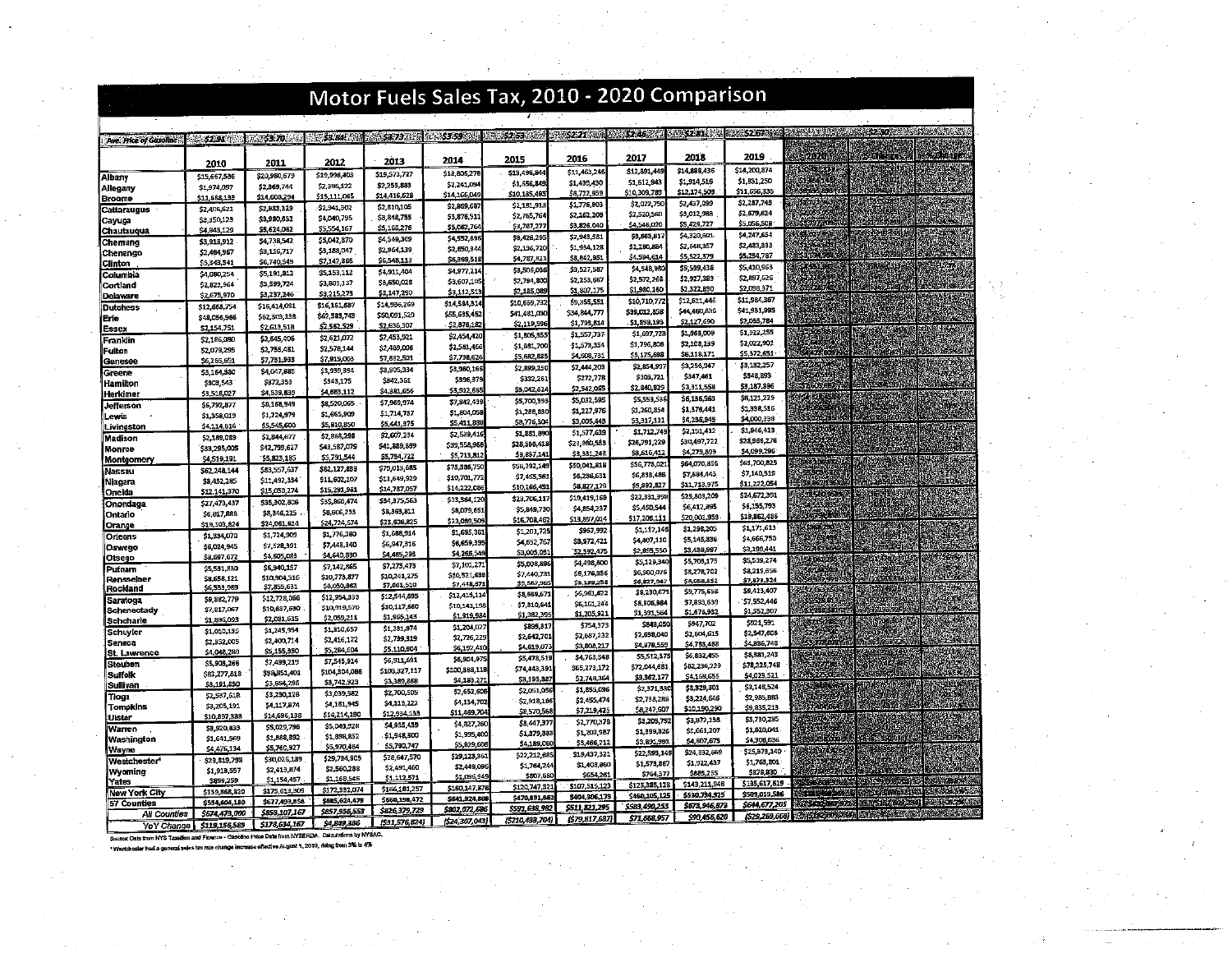|                                                                  | <b>WASHINGTON COUNTY</b><br>GLENS FALLS NATIONAL BANK & TRUST CO.<br>FOR THE PERIOD ENDED: 3/09/2022 |                                  |                                                                        |                       |  |
|------------------------------------------------------------------|------------------------------------------------------------------------------------------------------|----------------------------------|------------------------------------------------------------------------|-----------------------|--|
| <b>NAME OF ACCOUNT</b>                                           | <b>ACCOUNT NUMBER</b>                                                                                |                                  | <b>BALANCE</b>                                                         |                       |  |
| Mortgage Tax                                                     |                                                                                                      |                                  | \$581,640.61                                                           |                       |  |
| <b>Capital Construction</b><br>Sewer District No. 2 Oper & Maint |                                                                                                      |                                  | \$997,873.50<br>\$95,404.38                                            |                       |  |
| <b>Trust &amp; Agency-Trustee</b>                                |                                                                                                      |                                  | \$0.77                                                                 |                       |  |
| Court & Trust<br>Solid Waste Management                          |                                                                                                      |                                  | \$0.00<br>\$0.00                                                       |                       |  |
| <b>BOS</b>                                                       |                                                                                                      |                                  | \$71.94                                                                |                       |  |
| <b>Treasurer Petty Cash</b><br>Health/Dental Insurance Account   |                                                                                                      |                                  | \$50,493.82<br>\$404 189.61                                            |                       |  |
| Internet Payment Account                                         |                                                                                                      |                                  | \$78,080.19                                                            |                       |  |
| County Clerk DMV<br>Sheriff Inmate Com                           |                                                                                                      |                                  | \$260,095.76<br>\$65,355.24                                            |                       |  |
| Sheriff Inmate Trust Fund                                        |                                                                                                      |                                  | \$12,520.01                                                            |                       |  |
| Sheriff General<br><b>DA Prosecution Acct</b>                    |                                                                                                      |                                  | \$5,994.73<br>\$4,369.97                                               |                       |  |
| <b>County Road Machinery</b>                                     |                                                                                                      |                                  | \$1,572,656.70                                                         |                       |  |
| <b>Compensation &amp; Disability</b>                             |                                                                                                      |                                  | \$88,783.84                                                            |                       |  |
| General Fund<br><b>Workers Compensation</b>                      |                                                                                                      |                                  | \$7,932,533.15<br>\$630,258.03                                         |                       |  |
| <b>Employee Flex Spending</b>                                    |                                                                                                      |                                  | \$0.00                                                                 |                       |  |
| Trust & Agency SSA-Beneficiaries<br>Crime Proceeds-DA            |                                                                                                      |                                  | \$51 147.61<br>\$58,702.82                                             |                       |  |
| Payroll                                                          |                                                                                                      |                                  | \$1,754,921.44                                                         |                       |  |
| General Fund-DSS<br>Crime Proceeds-Sheriff                       |                                                                                                      |                                  | \$974.229,66<br>\$42,705.48                                            |                       |  |
| Sewer District No. 1 Warren/Wash IDA                             |                                                                                                      |                                  | \$56,426.84                                                            |                       |  |
| Trust & Agency<br><b>DSS-Cash Receipts</b>                       |                                                                                                      |                                  | \$486 946.95<br>\$41,301.34                                            |                       |  |
| Car Pool                                                         |                                                                                                      |                                  | \$877,071.62                                                           |                       |  |
| <b>Community Development</b>                                     |                                                                                                      |                                  | \$41,500.00                                                            |                       |  |
| <b>County Road</b><br>Treasurer Petty Cash-Procurement           |                                                                                                      |                                  | \$112.217.03<br>\$0.00                                                 |                       |  |
| <b>County Clerk General</b>                                      |                                                                                                      |                                  | \$319 198.98                                                           |                       |  |
| <b>County Clerk Current Exp</b><br>Sheriff                       |                                                                                                      |                                  | \$0.00<br>\$568.15                                                     |                       |  |
| <b>DSS-Incidental</b>                                            |                                                                                                      |                                  | \$4,310.00                                                             |                       |  |
| Probation<br>Sheriff Civil Fund                                  |                                                                                                      |                                  | \$12,741.85<br>\$86,738.57                                             |                       |  |
| <b>CDBG Grant Awards</b>                                         |                                                                                                      |                                  | \$0.00                                                                 |                       |  |
| LCLGRPB Passthrough                                              |                                                                                                      |                                  | \$54,348.80<br>\$7 144.51                                              |                       |  |
| <b>Bail Passthrough</b><br>DSS Food Pantry                       |                                                                                                      |                                  | \$5 786.47                                                             |                       |  |
| <b>ADRC</b>                                                      |                                                                                                      |                                  | \$3,257.31                                                             |                       |  |
|                                                                  | <b>COURT &amp; TRUST ACCOUNTS</b>                                                                    |                                  |                                                                        |                       |  |
| Action #672                                                      |                                                                                                      |                                  | \$0.00                                                                 |                       |  |
| Action #673<br>Action #676                                       |                                                                                                      |                                  | \$0.00<br>\$1,001.77                                                   |                       |  |
| Action #678                                                      |                                                                                                      |                                  | \$250.13                                                               |                       |  |
| Trustee: Roblee-Barker<br>Trustee: Blanchfield                   |                                                                                                      |                                  | \$199.00<br>\$1,000.00                                                 |                       |  |
| Trustee: Tierney                                                 |                                                                                                      |                                  | \$300.00                                                               |                       |  |
| Trustee: Gilchrist<br>Trustee: Grady                             |                                                                                                      |                                  | \$300.00<br>\$297.00                                                   |                       |  |
| Trustee: Russell                                                 |                                                                                                      |                                  | \$500.00                                                               |                       |  |
|                                                                  | <b>CERTIFICATES OF DEPOSIT</b>                                                                       |                                  |                                                                        |                       |  |
|                                                                  |                                                                                                      |                                  |                                                                        |                       |  |
|                                                                  |                                                                                                      |                                  |                                                                        |                       |  |
|                                                                  | Total                                                                                                |                                  | \$17,775,485,58<br>$\mathcal{R} = \mathcal{R} \mathcal{R} \mathcal{R}$ |                       |  |
|                                                                  | Irrevocable Stand-By LOC (FHL Bank of NY)                                                            |                                  | \$0.00                                                                 |                       |  |
|                                                                  | Securities Pledged (Book)<br><b>FDIC</b> Insurance                                                   |                                  | \$13,372,178.67<br>\$250,000.00                                        |                       |  |
|                                                                  |                                                                                                      |                                  | \$13,622,178.67                                                        |                       |  |
|                                                                  |                                                                                                      |                                  | \$4,153,256.91                                                         |                       |  |
|                                                                  | Difference (-Securities in Excess of Deposits)                                                       |                                  |                                                                        |                       |  |
|                                                                  | *Market Value                                                                                        |                                  |                                                                        | 9/21/2020             |  |
| GFN - Insurred Cash Sweep:<br>General                            |                                                                                                      | \$32,309,224.96                  | \$48,082,045.18<br><b>Alberta Care</b>                                 | 0.1000%               |  |
| Sewer District                                                   | A, S                                                                                                 | \$800,000.00                     |                                                                        |                       |  |
| Workers Comp Reserve<br>Self Insurance-Health Insurance          |                                                                                                      | \$1,500,557.92<br>\$4,300,000.00 |                                                                        |                       |  |
| <b>Capital Construction</b>                                      |                                                                                                      | \$9,172,262.30                   |                                                                        |                       |  |
|                                                                  |                                                                                                      |                                  |                                                                        | 11/10/2020<br>0.0251% |  |
| <b>NYCLASS</b><br><b>Capital Construction</b>                    |                                                                                                      | \$0.51                           | -\$0.69<br><b>Cardinal</b>                                             |                       |  |
| County Road Machinery                                            |                                                                                                      | \$0.18                           |                                                                        |                       |  |
| Sewer District #2<br>Workers Comp Reserve                        |                                                                                                      | \$0.00<br>\$0.00                 |                                                                        |                       |  |
| Self Insurance-Health Insurance                                  |                                                                                                      | \$0.00                           |                                                                        |                       |  |
|                                                                  |                                                                                                      |                                  |                                                                        |                       |  |
|                                                                  |                                                                                                      |                                  |                                                                        |                       |  |

Total Cash on Hand

E 2004 105 857 4 51 4 5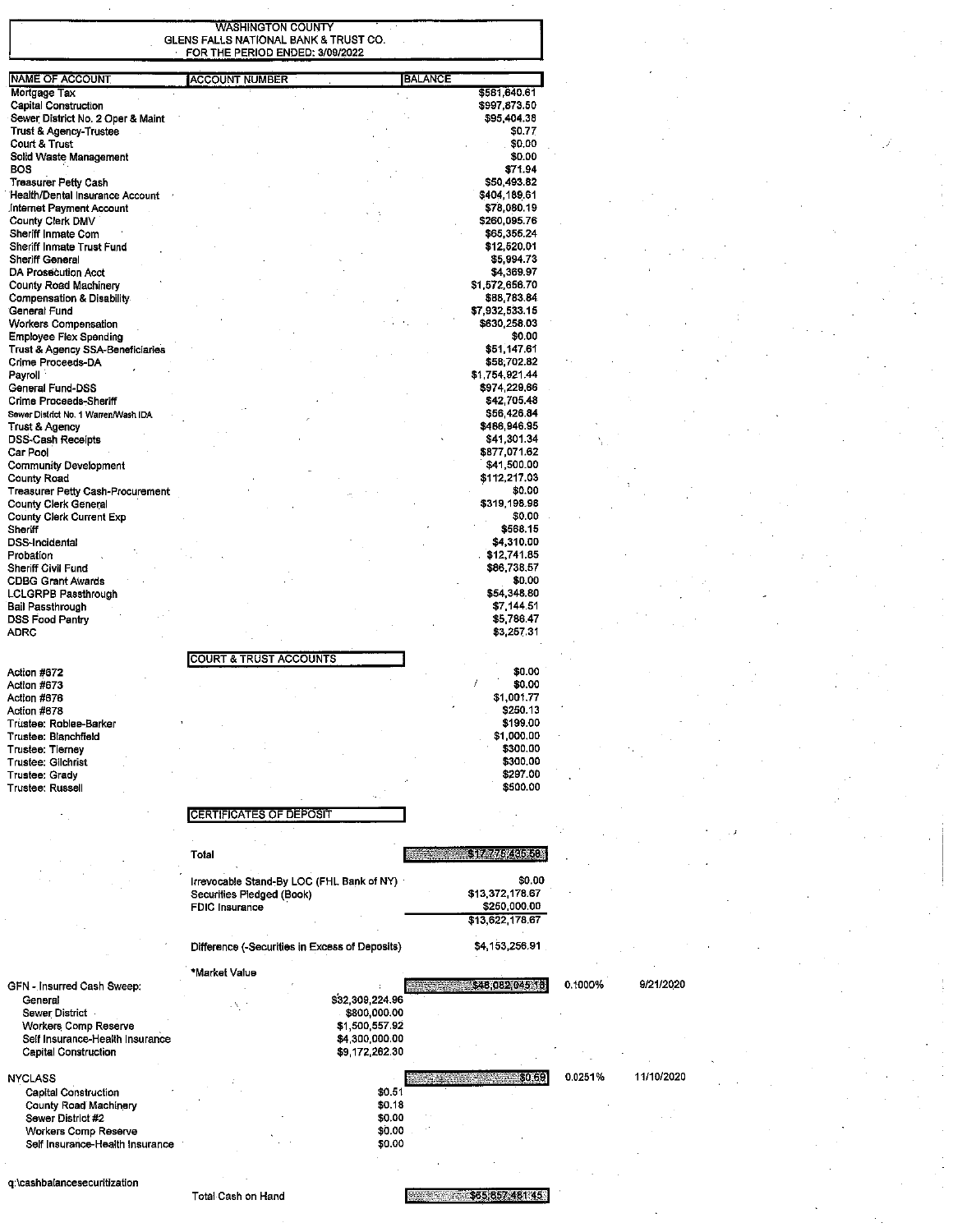**Budget by Function Report** 



|                                                 |                              |                 |                 |                  | <b>Current Month</b>     | YTD            | <b>YTD</b>                  | Budget - YTD % Used/     |          |                  |
|-------------------------------------------------|------------------------------|-----------------|-----------------|------------------|--------------------------|----------------|-----------------------------|--------------------------|----------|------------------|
| unction                                         |                              | Adopted         | Budget          | Amended          | Transactions             | Encumbrances   | Transactions                | Transactions             | Rec'd    | Prior Year YTD   |
| <b>Sub Function</b>                             |                              | <b>Budget</b>   | Amendments      | <b>Budget</b>    |                          |                |                             |                          |          |                  |
| und A - General Fund                            |                              |                 |                 |                  |                          |                |                             |                          |          |                  |
| <b>REVENUE</b>                                  |                              |                 |                 |                  |                          | .00            | 3,415,089.42                | 882,689.58               | 79       | 4,357,067.44     |
| 000-1999 - General Government Support           |                              | 3,655,326.00    | 642,453.00      | 4,297,779.00     | 551,903.81<br>434,542.11 | .00            | 2,476,024.12                | 939,551.88               | 72       | 2,738,669.12     |
| .000-2999 - Education                           |                              | 3,415,576.00    | .00.            | 3,415,576.00     |                          | .00            | 2,260,753.60                | (179,927.60)             | 109      | 1,908,584.89     |
| :000-3999 - Public Safety                       |                              | 2,007,922.00    | 72,904.00       | 2,080,826.00     | 565,031.79               | ,00            | 1,777,038.98                | 2,994,894.02             | 37       | 3,626,180.77     |
| 000-4999 - Health                               |                              | 3,935,105.00    | 836,828.00      | 4,771,933.00     | 655,489.53               | .00            | 15,005,355.13               | 1,245,504.87             | -92      | 14,739,868.84    |
| 000-6999 - Economic Assistance and Opportunity  |                              | 15,323,288.00   | 927,572.00      | 16,250,860.00    | 6,003,873.26             | .00            | 723,775.43                  | 58,630.57                | 93       | 668,102.89       |
| 000-7999 - Culture and Recreation               |                              | 684,079.00      | 98,327.00       | 782,406.00       | 207,928.03               | 00.            | .00                         | 250,000.00               | $\Omega$ | 119,408.19       |
| 000-8999 - Home and Community Service           |                              | .00             | 250,000.00      | 250,000.00       | .00                      | .00            | 5,944,080.00                | .00                      | 100      | .00              |
| 9900-9998 - Interfund Transfer                  |                              | .00             | 5,944,080.00    | 5,944,080.00     | .00.                     | .00            | 69,310,953.38               | (5,467,017.38)           | 109      | 56,538,735.56    |
| 1999 - Pooled/Unallocable                       |                              | 57,885,520.00   | 5,958,416.00    | 63,843,936.00    | 4,962,638.01             |                | \$100,913,070.06            | \$724,325.94             | 99%      | \$84,696,617.70  |
|                                                 | <b>REVENUE TOTALS</b>        | \$86,906,816.00 | \$14,730,580.00 | \$101,637,396.00 | \$13,381,406.54          | \$0.00         |                             |                          |          |                  |
| <b>EXPENSE</b>                                  |                              |                 |                 |                  |                          |                |                             | 1,253,247.37             | 93       | 15,546,408.84    |
| 1000-1999 - General Government Support          |                              | 15,941,593.00   | 850,765.44      | 16,792,358.44    | 2.895,922.59             | (56, 899.74)   | 15,596,010.81               | 889, 682, 87             | 85       | 4,610,822.56     |
| 2000-2999 - Education                           |                              | 5,699,799.00    | 53,095.38       | 5,752,894.38     | 801,275.04               | .00            | 4,863,211.51                | 101 635.63               | 99       | 15, 427, 792. 78 |
| 3000-3999 - Public Safety                       |                              | 15,884,306.00   | 41,898.98       | 15,926,204.98    | 3,441,159.13             | 184.80         | 15,824,384.55               | 1,211,193.99             | 79       | 4,759,509.59     |
| 4000-4999 - Health                              |                              | 5,078.363.00    | 633,195.85      | 5,711,558.85     | 529,237.52               | (135.29)       | 4,500,500.15                | 3,270,961.14             | 90       | 30,091,300.03    |
| 6000-6999 - Economic Assistance and Opportunity |                              | 31,765,092.00   | 884,569.27      | 32,649,661.27    | 4,824,714.17             | (4, 149.22)    | 29,382,849.35               | 132,647.89               | 90       | 1,140,986.38     |
| 7000-7999 - Culture and Recreation              |                              | 1,251,652.00    | 97.972.97       | 1,349,624.97     | 345,908.35               | 00،            | 1,216,977.08                | 259,990.52               | 80       | 1,093,652.06     |
| 8000-8999 - Home and Community Service          |                              | 1,038,679.00    | 270,528.00      | 1,309,207.00     | 60,729.20                | .00            | 1,049,216.48                |                          | 101      | 1,326,716.40     |
| 9000-9099 - Retiree Employee Benefit            |                              | 1,109,878.00    | .00             | 1,109,878.00     | 43,658.36                | .00            | 1,118,300.87                | (8,422.87)<br>141,564,10 | $-45$    | 97,973.69        |
| 9700-9799 - Debt Service                        |                              | 97,475.00       | .00.            | 97,475.00        | .00                      | .00            | (44.089.10)                 | $.00 \cdot$              | 100      | 183,333.00       |
| 101 - Principal Retirement                      |                              | 183,333.00      | .00             | 183,333,00       | .00                      | .00            | 183,333.00                  |                          | 608      | 14,984.36        |
| 102 - Interest                                  |                              | 11,318.00       | .00             | 11,318.00        | .00                      | .00            | 68,792.74                   | (57, 474, 74)<br>.00     | 100      | 10,600,845.10    |
| 9900-9998 - Interfund Transfer                  |                              | 9,807,328.00    | 11,598,000.00   | 21,405,328.00    | 178,422.00               | .00            | 21,405,328.00               | 31,853.62                | 16       | 61,726.10        |
| 9999 - Pooled/Unallocable                       |                              | 38,000.00       | .00             | 38,000.00        | (2,051.62)               | .00            | 6,146.38<br>\$95,170,961.82 | \$7,226,879.52           | 93%      | \$84,956,050.89  |
|                                                 | <b>EXPENSE TOTALS</b>        | \$87,906,816.00 | \$14,430,025.89 | \$102,336,841.89 | \$13,118,974.74          | (560, 999, 45) |                             |                          |          |                  |
|                                                 |                              |                 |                 |                  |                          |                |                             |                          |          |                  |
|                                                 | Fund A - General Fund Totals |                 |                 |                  |                          |                | 100.913,070.06              | 724,325.94               | 99%      | 84,696,617.70    |
|                                                 | <b>REVENUE TOTALS</b>        | 86,906,816.00   | 14,730,580.00   | 101,637,396.00   | 13,381,406.54            | .00            |                             | 7,226,879.52             | 93%      | 84.956,050.89    |
|                                                 | <b>EXPENSE TOTALS</b>        | 87,906,816.00   | 14,430,025.89   | 102,336,841.89   | 13,118,974.74            | (60, 999.45)   | 95,170,961.82               | ( \$6,502,553.58)        |          | (4259, 433, 19)  |
|                                                 | Fund A - General Fund Totals | (1,000,000,00)  | \$300,554.11    | ( \$699,445.89)  | \$262,431,80             | \$60,999.45    | \$5,742,108.24              |                          |          |                  |
| Fund CM - Car Pool                              |                              |                 |                 |                  |                          |                |                             |                          |          |                  |
| <b>REVENUE</b>                                  |                              |                 |                 |                  |                          |                | 837,888.74                  | (22.888.74)              | 103      | 1,117,936.36     |
| 5000-5999 - Transportation                      |                              | 815,000.00      | .00             | 815,000.00       | 66,077.38                | .00            |                             | ( \$22, 888.74)          | 103%     | \$1,117,936.36   |
|                                                 | <b>REVENUE TOTALS</b>        | \$815,000.00    | \$0.00          | \$815,000.00     | \$66,077.38              | \$0.00         | \$837,888.74                |                          |          |                  |
| <b>EXPENSE</b>                                  |                              |                 |                 |                  |                          |                |                             | 85,612.02                | 88       | 610,294.63       |
| 5000-5999 - Transportation                      |                              | 880,596.00      | (154, 135, 96)  | 726,460.04       | 160,626.19               | .00            | 640,848.02                  | .00                      | $+ + +$  | ,00              |
| 9000-9099 - Retiree Employee Benefit            |                              | .00             | .00             | .00.             | .00                      | .00            | .00                         |                          | 88%      | \$610,294.63     |
|                                                 | <b>EXPENSE TOTALS</b>        | \$880,596.00    | (154.135.96)    | \$726,460.04     | \$160,626.19             | \$0.00         | \$640,848.02                | \$85,612.02              |          |                  |
|                                                 |                              |                 |                 |                  |                          |                |                             |                          |          |                  |

Run by Al Nolette on 03/09/2022 03:29:30 PM

**WEHNGION COUNTY** 

F

Page 1 of 4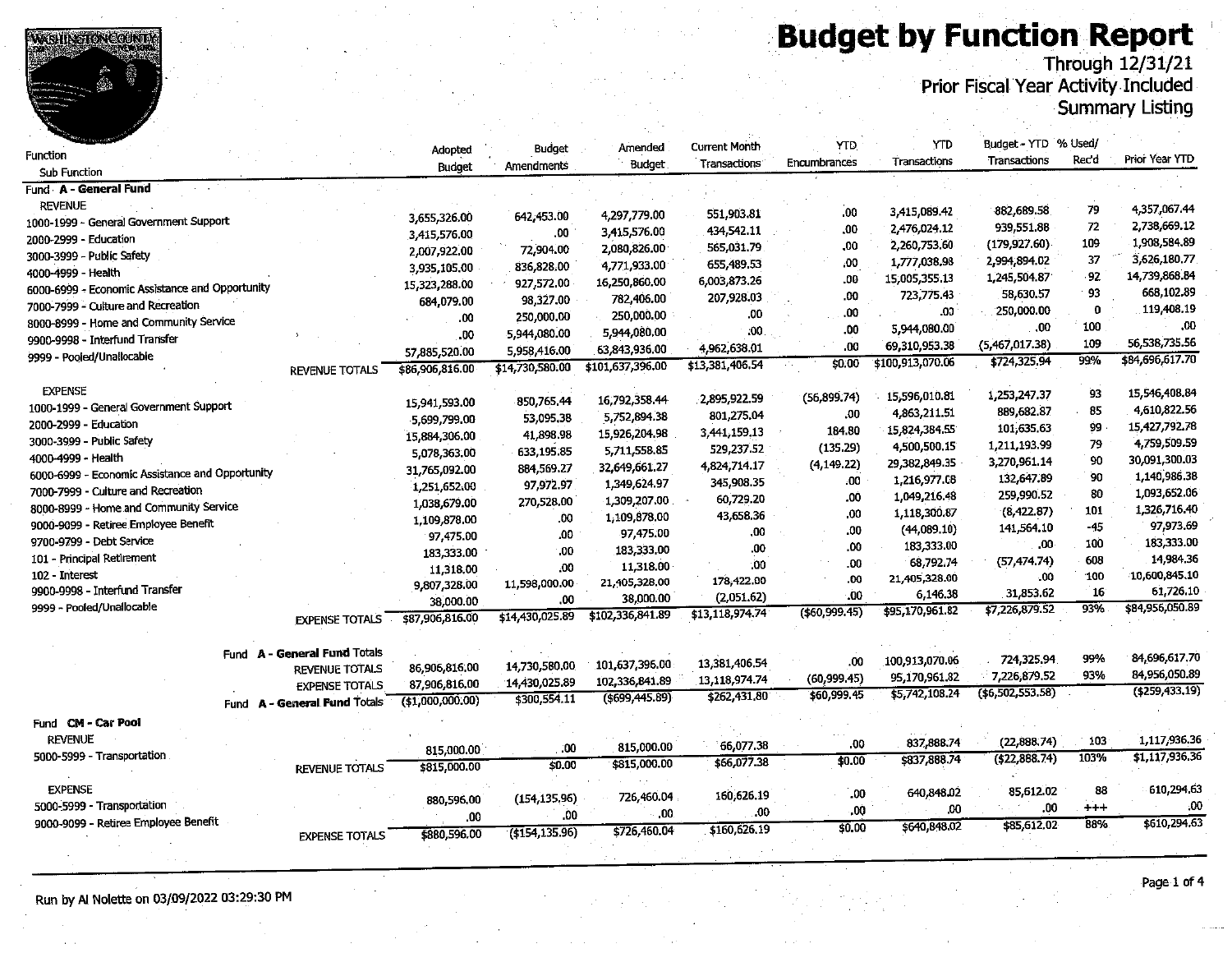**WASHINGTON COUNTS** 

# **Budget by Function Report**

Prior Fiscal Year Activity Included<br>Prior Fiscal Year Activity Included<br>Summary Listing

| Function                               |                                        | Adopted         | Budget            | Amended         | <b>Current Month</b> | YTD                 | YTD                          | Budget - YTD % Used/     |               |                 |
|----------------------------------------|----------------------------------------|-----------------|-------------------|-----------------|----------------------|---------------------|------------------------------|--------------------------|---------------|-----------------|
| Sub Function                           |                                        | <b>Budget</b>   | Amendments        | <b>Budget</b>   | Transactions         | Encumbrances        | Transactions                 | Transactions             | Rec'd         | Prior Year YTD  |
|                                        | Fund CM - Car Pool Totals              |                 |                   |                 |                      |                     |                              |                          |               |                 |
|                                        | <b>REVENUE TOTALS</b>                  | 815,000.00      | .00               | 815,000.00      | 66,077.38            | .00                 | 837,888.74                   | (22,888.74)              | 103%          | 1,117,936.36    |
|                                        | <b>EXPENSE TOTALS</b>                  | 880,596.00      | (154, 135.96)     | 726,460.04      | 160,626.19           | .00                 | 640,848.02                   | 85,612.02                | 88%           | 610,294.63      |
|                                        | Fund CM - Car Pool Totals              | (\$65,596.00)   | \$154,135.96      | \$88,539.96     | (494, 548.81)        | 50,00               | \$197,040.72                 | (108, 500.76)            |               | \$507,641.73    |
| Fund D - County Road                   |                                        |                 |                   |                 |                      |                     |                              |                          |               |                 |
| <b>REVENUE</b>                         |                                        |                 |                   |                 |                      |                     |                              |                          |               |                 |
| 5000-5999 - Transportation             |                                        | 12,321,263.00   | 2,419,990.00      | 14,741,253.00   | 1.009,769.19         | .00                 | 13,743,316.46                | 997,936.54               | 93            | 12,250,744.90   |
| 9700-9799 - Debt Service               |                                        | .00             | .00               | .00             | .00                  | .00                 | .00                          | .00                      | $^{+++}$      | .00             |
|                                        | <b>REVENUE TOTALS</b>                  | \$12,321,263.00 | \$2,419,990.00    | \$14,741,253.00 | \$1,009,769.19       | 50.00               | \$13,743,316.46              | \$997,936.54             | 93%           | \$12,250,744.90 |
| <b>EXPENSE</b>                         |                                        |                 |                   |                 |                      |                     |                              |                          |               |                 |
| 1000-1999 - General Government Support |                                        | .00             | .00 <sub>1</sub>  | .00             | .00                  | .00                 | .00                          | .00                      | $+ + +$       | .00             |
| 5000-5999 - Transportation             |                                        | 11,908,450.00   | 2,470,325.41      | 14,378,775.41   | 1,833,436.49         | .00                 | 12,775,810.93                | 1,602,964.48             | 89            | 11,378,845.41   |
| 9000-9099 - Retiree Employee Benefit   |                                        | 275,313.00      | .00               | 275,313.00      | 17,925.88            | .00                 | 325,414.19                   | (50, 101.19)             | 118           | 337,455.95      |
| 9700-9799 - Debt Service               |                                        | .00             | .00               | .00             | .00                  | .00                 | .00                          | .00                      | $^{++}$       | .00             |
| 101 - Principal Retirement             |                                        | .00             | .00               | ,00             | ,00                  | .00                 | .00                          | .00                      | $^{+++}$      | .00             |
| 102 - Interest                         |                                        | 137,500.00      | .00               | 137,500.00      | 00                   | .00                 | 32,023.72                    | 105.476.28               | 23            | 138,068.19      |
| 9900-9998 - Interfund Transfer         |                                        | .00             | 509,582.00        | 509,582.00      | 509,582.00           | .00                 | 509,582.00                   | .00                      | 100           | 13,322.00       |
|                                        | <b>EXPENSE TOTALS</b>                  | \$12,321,263.00 | \$2,979.907.41    | \$15,301,170.41 | \$2,360,944.37       | 50,00               | \$13,642,830.84              | \$1,658,339.57           | 89%           | \$11,867,691.55 |
|                                        |                                        |                 |                   |                 |                      |                     |                              |                          |               |                 |
| Fund                                   | D - County Road Totals                 |                 |                   |                 |                      |                     |                              |                          |               |                 |
|                                        | <b>REVENUE TOTALS</b>                  | 12,321,263.00   | 2,419,990.00      | 14,741,253.00   | 1,009,769.19         | .00                 | 13,743,316.46                | 997.936.54               | 93%           | 12,250,744.90   |
|                                        | <b>EXPENSE TOTALS</b>                  | 12,321,263.00   | 2,979,907.41      | 15,301,170.41   | 2,360,944.37         | 00                  | 13,642,830.84                | 1,658.339.57             | 89%           | 11,867,691.55   |
| Fund                                   | <b>D - County Road Totals</b>          | \$0,00          | $($ \$559,917.41) | (1559, 917.41)  | (1,351,175.18)       | \$0.00              | \$100,485.62                 | (\$660,403.03)           |               | \$383,053.35    |
| Fund DM - County Road Machinery        |                                        |                 |                   |                 |                      |                     |                              |                          |               |                 |
| <b>REVENUE</b>                         |                                        |                 |                   |                 |                      |                     |                              |                          |               | 3,523,737.14    |
| 5000-5999 - Transportation             |                                        | 3,546,132.00    | .00               | 3,546,132.00    | 356,990.97           | .00                 | 3,483,313.52                 | 62,818.48                | 98<br>98%     |                 |
|                                        | REVENUE TOTALS                         | \$3,546,132.00  | \$0.00            | \$3,546,132.00  | \$356,990.97         | \$0.00              | \$3,483,313.52               | \$62,818.48              |               | \$3,523,737.14  |
| <b>EXPENSE</b>                         |                                        |                 |                   |                 |                      |                     |                              |                          |               | .00             |
| 1000-1999 - General Government Support |                                        | .00             | .00               | .00             | .00                  | .00                 | .00                          | .00                      | $+ + +$<br>97 | 3.147,396.46    |
| 5000-5999 - Transportation             |                                        | 3,519,190.00    | 957,934.00        | 4,477,124.00    | 472,622.14           | 1,078,876.00        | 3,256,699.44                 | 141,548.56<br>(8,867.76) | 133           | 37,181.23       |
| 9000-9099 - Retiree Employee Benefit   |                                        | 26,942.00       | .00               | 26,942.00       | 2,780.36             | .00.                | 35,809.76                    | \$132,680.80             | 97%           | \$3,184,577.69  |
|                                        | <b>EXPENSE TOTALS</b>                  | \$3,546,132.00  | \$957,934.00      | \$4,504,066.00  | \$475,402.50         | \$1,078,876.00      | \$3,292,509.20               |                          |               |                 |
|                                        |                                        |                 |                   |                 |                      |                     |                              |                          |               |                 |
|                                        | Fund DM - County Road Machinery Totals |                 |                   |                 |                      |                     |                              | 62,818.48                | 98%           | 3.523,737.14    |
|                                        | <b>REVENUE TOTALS</b>                  | 3,546,132.00    | .00               | 3,546,132.00    | 356,990.97           | .00                 | 3,483,313.52<br>3.292,509.20 | 132,680.80               | 97%           | 3,184,577.69    |
|                                        | <b>EXPENSE TOTALS</b>                  | 3,546,132.00    | 957,934.00        | 4,504,066.00    | 475,402.50           | 1,078,876.00        | \$190,804.32                 | $($ \$69,862.32 $)$      |               | \$339,159.45    |
| Fund DM                                | - County Road Machinery Totals         | \$0.00          | $($ \$957,934.00) | (\$957,934.00)  | (118, 411, 53)       | $($ \$1,078,876.00) |                              |                          |               |                 |
| Fund GA - Sewer District No. 1 IDA     |                                        |                 |                   |                 |                      |                     |                              |                          |               |                 |
| <b>REVENUE</b>                         |                                        |                 |                   |                 |                      |                     |                              | 31,790.22                | 74            | 73,575.91       |
| 8000-8999 - Home and Community Service |                                        | 120,000.00      | .00               | 120,000.00      | 36,363.01            | .00                 | 88,209.78                    | \$31,790.22              | 74%           | \$73,575.91     |
|                                        | <b>REVENUE TOTALS</b>                  | \$120,000.00    | \$0.00            | \$120,000,00    | \$36,363,01          | \$0.00              | \$88,209.78                  |                          |               |                 |
|                                        |                                        |                 |                   |                 |                      |                     |                              |                          |               |                 |

Run by Al Nolette on 03/09/2022 03:29:30 PM

Page 2 of 4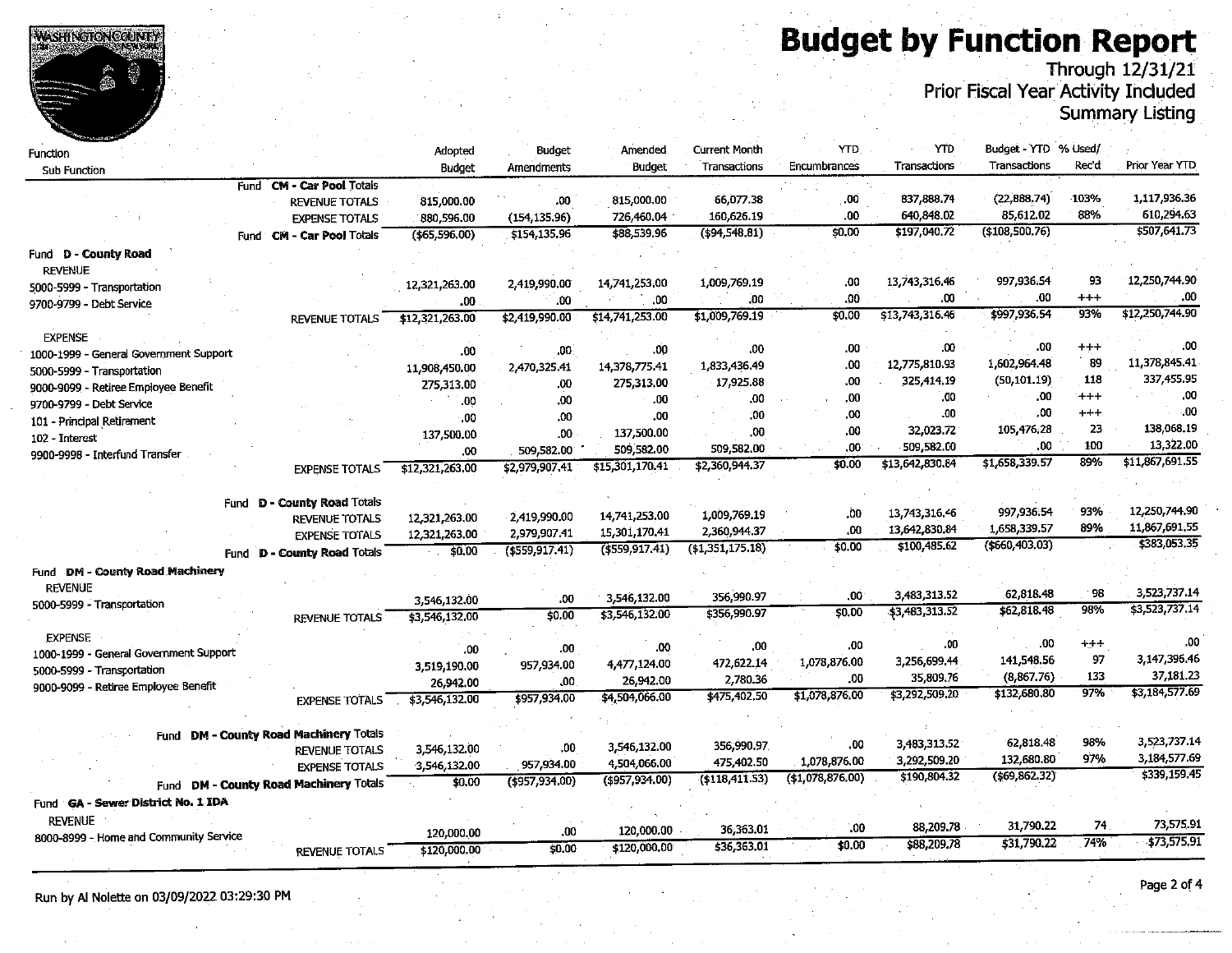# **Budget by Function Report**



Through 12/31/21<br>Prior Fiscal Year Activity Included

**Summary Listing** 

| Function                                           |                                    | Adopted         | Budget                   | Amended                        | Current Month  | YTD.          | YTD.                 | Budget - YTD                      | % Used/    |                |
|----------------------------------------------------|------------------------------------|-----------------|--------------------------|--------------------------------|----------------|---------------|----------------------|-----------------------------------|------------|----------------|
| Sub Function                                       |                                    | <b>Budget</b>   | Amendments               | <b>Budget</b>                  | Transactions   | Encumbrances  | Transactions         | Transactions                      | Rec'd      | Prior Year YTD |
| Fund GA - Sewer District No. 1 IDA                 |                                    |                 |                          |                                |                |               |                      |                                   |            |                |
| <b>EXPENSE</b>                                     |                                    |                 |                          |                                |                |               |                      |                                   |            |                |
| 8000-8999 - Home and Community Service             |                                    | 120,000.00      | .00                      | 120,000.00                     | 8,339.81       | .00           | 63,865.57            | 56, 134, 43                       | 53         | 117,174.09     |
|                                                    | <b>EXPENSE TOTALS</b>              | \$120,000.00    | \$0.00                   | \$120,000.00                   | \$8,339.81     | 50.00         | \$63,865.57          | \$56,134.43                       | 53%        | \$117,174.09   |
|                                                    |                                    |                 |                          |                                |                |               |                      |                                   |            |                |
| Fund GA - Sewer District No. 1 IDA Totals          |                                    |                 |                          |                                |                |               |                      |                                   |            | 73,575.91      |
|                                                    | <b>REVENUE TOTALS</b>              | 120,000.00      | .00                      | 120,000.00                     | 36,363.01      | .00           | 88,209.78            | 31.790.22                         | 74%<br>53% | 117,174.09     |
|                                                    | <b>EXPENSE TOTALS</b>              | 120,000.00      | 00.                      | 120,000,00                     | 8,339.81       | .00           | 63,865.57            | 56.134.43                         |            | (543.598.18)   |
| Fund GA - Sewer District No. 1 IDA Totals          |                                    | \$0.00          | \$0,00                   | \$0.00                         | \$28,023.20    | \$0.00        | \$24,344.21          | (\$24,344.21)                     |            |                |
| Fund GB - Sewer District II<br><b>REVENUE</b>      |                                    |                 |                          |                                |                |               |                      |                                   |            |                |
| 8000-8999 - Home and Community Service             |                                    | 2,540,256.00    | 228.393.00               | 2,768,649.00                   | 226,806.24     | .00           | 1,468,837.90         | 1,299.811.10                      | 53         | 2,876,136.91   |
|                                                    | <b>REVENUE TOTALS</b>              | \$2,540,256.00  | \$228.393.00             | \$2,768,649.00                 | \$226,806.24   | \$0.00        | \$1,468,837.90       | \$1,299,811.10                    | 53%        | \$2,876,136.91 |
| <b>EXPENSE</b>                                     |                                    |                 |                          |                                |                |               |                      |                                   |            |                |
| 8000-8999 - Home and Community Service             |                                    | 2,442,274.00    | 288,216.71               | 2,730,490.71                   | 584,007.42     | (8,882,72)    | 2,123,069.47         | 616,303.96                        | 77         | 2,519,283.53   |
| 9000-9099 - Retiree Employee Benefit               |                                    | 41,721.00       | .00                      | 41,721.00                      | 4,675.80       | ,00           | 67,104.16            | (25, 383.16)                      | 161        | 52,582.48      |
| 101 - Principal Retirement                         |                                    | 206,270.00      | .00                      | 206,270.00                     | .00            | .00           | 174,167.00           | 32,103.00                         | 84         | 186,167.00     |
| 102 - Interest                                     |                                    | 24,602.00       | .00                      | 24,602.00                      | .00            | .00           | 7,291.31             | 17,310.69                         | 30         | 24,772.53      |
|                                                    | <b>EXPENSE TOTALS</b>              | \$2,714,867.00  | \$288,216.71             | \$3,003,083.71                 | \$588,683.22   | ( \$8,882.72) | \$2,371,631.94       | \$640,334.49                      | 79%        | \$2,782,805.54 |
|                                                    |                                    |                 |                          |                                |                |               |                      |                                   |            |                |
|                                                    | Fund GB - Sewer District II Totals |                 |                          |                                |                |               |                      |                                   | 53%        | 2,876,136.91   |
|                                                    | <b>REVENUE TOTALS</b>              | 2,540,256.00    | 228,393.00               | 2,768,649.00                   | 226,806,24     | .00.          | 1,468,837.90         | 1,299,811.10<br>640,334.49        | 79%        | 2,782,805.54   |
|                                                    | <b>EXPENSE TOTALS</b>              | 2,714,867.00    | 288,216.71               | 3,003,083.71                   | 588,683.22     | (8,882,72)    | 2,371,631.94         | \$659,476.61                      |            | \$93,331.37    |
|                                                    | Fund GB - Sewer District II Totals | (\$174.611.00)  | $($ \$59,823,71)         | $($ \$234,434.71)              | (5361, 876.98) | \$8,882.72    | $($ \$902,794.04 $)$ |                                   |            |                |
| Fund MS - Self Insurance - Health Insurance        |                                    |                 |                          |                                |                |               |                      |                                   |            |                |
| <b>REVENUE</b>                                     |                                    |                 |                          |                                | 642,156.90     | .00           | 7,983,750.81         | (1,700,350.81)                    | 127        | 8,281,372.17   |
| 9000-9099 - Retiree Employee Benefit               |                                    | 6,217,367.00    | 66,033.00<br>\$66,033.00 | 6,283,400.00<br>\$6,283,400.00 | \$642,156.90   | \$0.00        | \$7,983,750.81       | (1,700.350.81)                    | 127%       | \$8,281,372.17 |
|                                                    | <b>REVENUE TOTALS</b>              | \$6,217,367.00  |                          |                                |                |               |                      |                                   |            |                |
| <b>EXPENSE</b>                                     |                                    | 6,222,367.00    | 66,033.00                | 6,288,400.00                   | 732,429.66     | .00.          | 8.444,188.15         | (2, 155, 788.15)                  | 134        | 7,474,741.76   |
| 9000-9099 - Retiree Employee Benefit               | <b>EXPENSE TOTALS</b>              | \$6,222,367.00  | \$66,033.00              | \$6,288,400.00                 | \$732,429.66   | \$0,00        | \$8,444,188.15       | $($ \$2,155,788.15)               | 134%       | \$7,474,741.76 |
|                                                    |                                    |                 |                          |                                |                |               |                      |                                   |            |                |
| Fund MS - Self Insurance - Health Insurance Totals |                                    |                 |                          |                                |                |               |                      |                                   |            |                |
|                                                    | <b>REVENUE TOTALS</b>              | 6,217,367.00    | 66,033.00                | 6,283,400.00                   | 642,156.90     | -00           | 7,983,750.81         | (1,700,350.81)                    | 127%       | 8,281,372.17   |
|                                                    | <b>EXPENSE TOTALS</b>              | 6,222,367.00    | 66,033.00                | 6,288,400.00                   | 732,429.66     | .00.          | 8,444,188.15         | (2, 155, 788.15)                  | 134%       | 7,474,741.76   |
| Fund MS - Self Insurance - Health Insurance Totals |                                    | $($ \$5,000.00) | \$0.00                   | ( \$5,000.00)                  | (\$90,272.76)  | \$0.00        | ( \$460, 437.34)     | \$455,437.34                      |            | \$806,630.41   |
| Fund S - Self Insurance                            |                                    |                 |                          |                                |                |               |                      |                                   |            |                |
| <b>REVENUE</b>                                     |                                    |                 |                          |                                |                |               |                      |                                   | 110        | 1,320,980,10   |
| 1000-1999 - General Government Support             |                                    | 1.224,491.00    | .00                      | 1,224,491.00                   | 72,168.81      | .00           | $-1,340,966.67$      | (116, 475, 67)<br>( \$116.475.67) | 110%       | \$1,320,980.10 |
|                                                    | <b>REVENUE TOTALS</b>              | \$1,224,491.00  | \$0.00                   | \$1,224,491.00                 | \$72,168,81    | \$0.00        | \$1.340,966.67       |                                   |            |                |
|                                                    |                                    |                 |                          |                                |                |               |                      |                                   |            |                |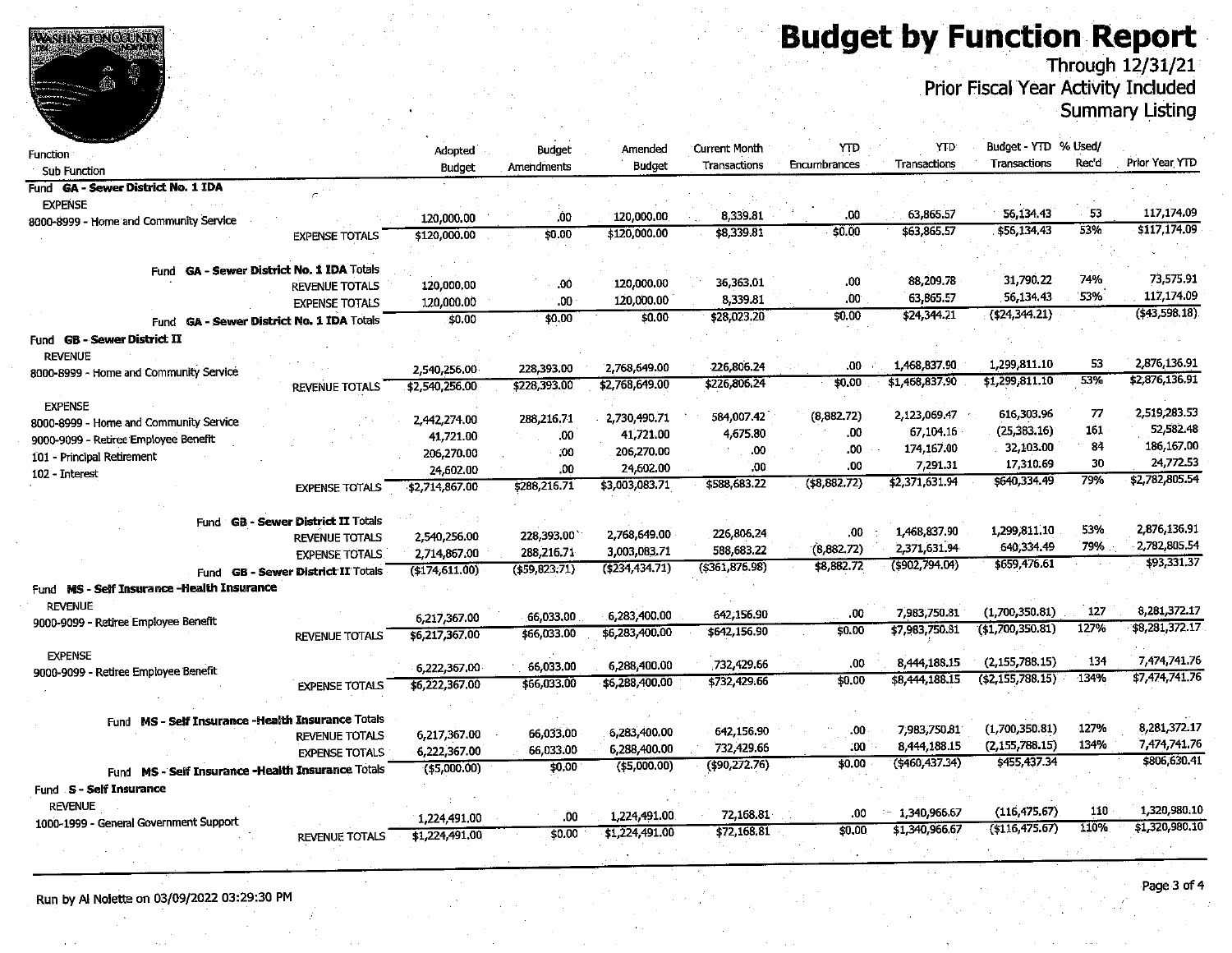# **Budget by Function Report**<br>Through 12/31/21<br>Prior Fiscal Year Activity Included



| <b>CONTRACTOR CONTRACTOR</b><br><b>Function</b><br>Sub Function |      |                                | Adopted<br><b>Budget</b>                              | <b>Budget</b><br>Amendments | Amended<br>Budget | <b>Current Month</b><br>Transactions | YTD<br>Encumbrances | YТD<br>Transactions | Budget - YTD % Used/<br>Transactions | Rec'd   | Prior Year YTD |
|-----------------------------------------------------------------|------|--------------------------------|-------------------------------------------------------|-----------------------------|-------------------|--------------------------------------|---------------------|---------------------|--------------------------------------|---------|----------------|
| Fund S - Self Insurance                                         |      |                                |                                                       |                             |                   |                                      |                     |                     |                                      |         |                |
| <b>EXPENSE</b>                                                  |      |                                |                                                       |                             |                   |                                      |                     |                     |                                      |         |                |
| 1000-1999 - General Government Support                          |      |                                | 1,450,612.00                                          | .00                         | 1,450,612.00      | 170,392.33                           | $.00 \cdot$         | 1,111,226.80        | 339,385.20                           | 77      | 1.312,164.88   |
| 9000-9099 - Retiree Employee Benefit                            |      |                                | $.00\,$                                               | .00                         | .00               | ,00                                  | .00                 | .00                 | .00                                  | $+ + +$ | - 00           |
|                                                                 |      | <b>EXPENSE TOTALS</b>          | \$1,450,612.00                                        | \$0.00                      | \$1,450,612,00    | \$170,392.33                         | \$0.00              | \$1,111,226.80      | \$339,385.20                         | 77%     | \$1,312,164.88 |
|                                                                 |      |                                |                                                       |                             |                   |                                      |                     |                     |                                      |         |                |
|                                                                 |      | Fund S - Self Insurance Totals |                                                       |                             |                   |                                      |                     |                     |                                      |         |                |
|                                                                 |      | <b>REVENUE TOTALS</b>          | 1,224,491.00                                          | .00                         | 1,224,491.00      | 72,168.81                            | .00                 | 1.340,966.67        | (116, 475, 67)                       | 110%    | 1,320,980.10   |
|                                                                 |      | <b>EXPENSE TOTALS</b>          | 1.450.612.00                                          | .00.                        | 1,450,612,00      | 170,392.33                           | -00                 | 1,111,226.80        | 339,385.20                           | 77%     | 1.312,164.88   |
|                                                                 | Fund | S - Self Insurance Totals      | (5226, 121, 00)                                       | \$0.00                      | $($ \$226;121.00) | (\$98,223.52)                        | \$0.00              | \$229,739.87        | $($ \$455,860.87)                    |         | \$8,815.22     |
|                                                                 |      |                                |                                                       |                             |                   |                                      |                     |                     |                                      |         |                |
|                                                                 |      | <b>Grand Totals</b>            |                                                       |                             |                   |                                      |                     |                     |                                      |         |                |
|                                                                 |      | <b>REVENUE TOTALS</b>          | 113,691,325.00                                        | 17,444,996.00               | 131,136,321.00    | 15,791,739.04                        | .00                 | 129,859,353,94      | 1,276.967.06                         | 99%     | 114,141,101.19 |
|                                                                 |      | <b>EXPENSE TOTALS</b>          | 115,162,653.00                                        | 18,567,981.05               | 133,730,634.05    | 17,615,792.82                        | 1.008,993.83        | 124,738,062.34      | 7,983,577.88                         | 94%     | 112,305,501.03 |
|                                                                 |      |                                | $C_{\text{model}}$ Tatale $\overline{161/71.229.001}$ | 741 177 985 051             | (42.594.313.05)   | (51.824.053.78)                      | $($ \$1,008,993,83) | \$5,121,291.60      | ( \$6,706,610.82)                    |         | \$1,835,600.16 |

WASHINGTONGOUNTY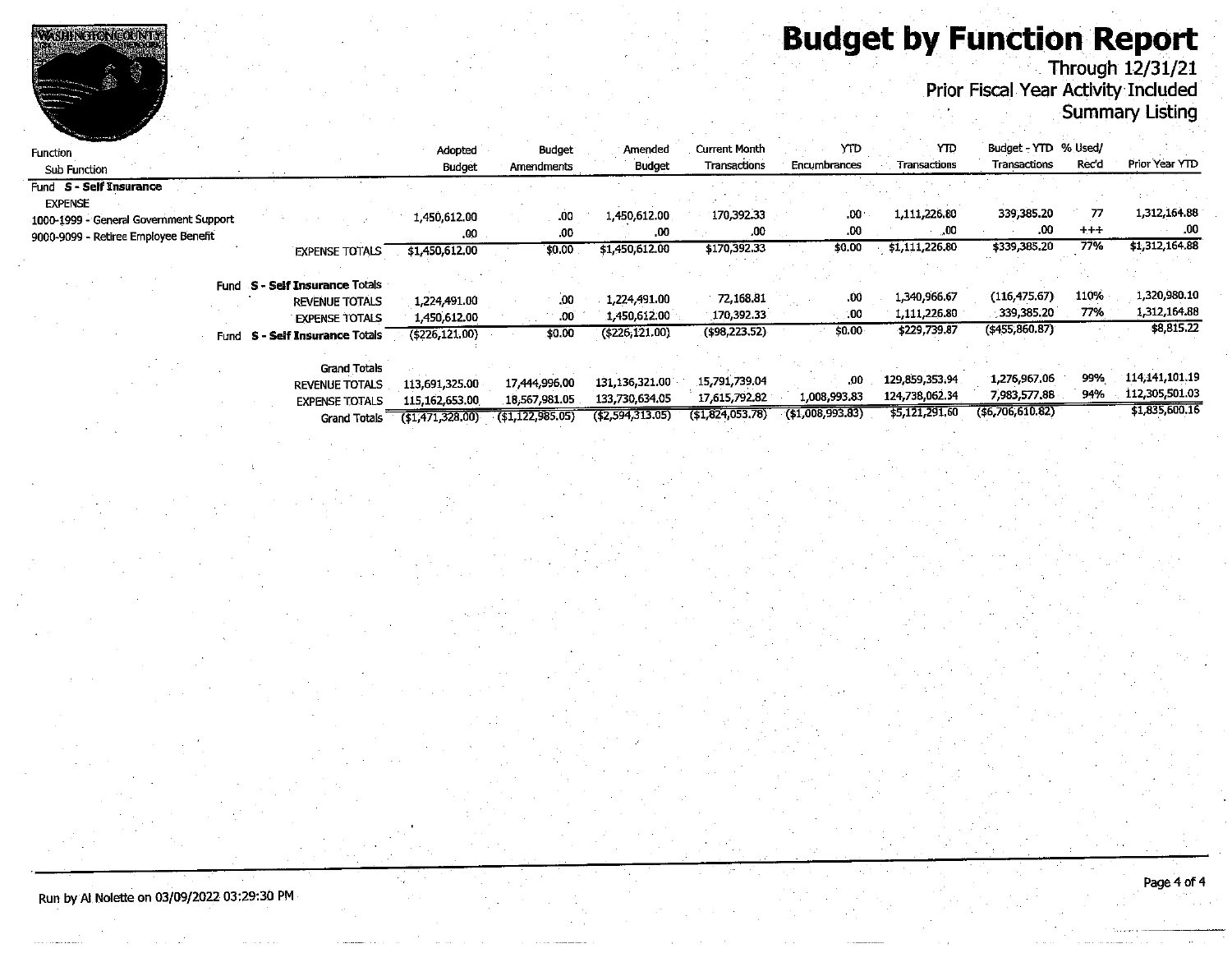# Resolution No. **A** March 18, 2022

By Supervisors

TITLE: Amend 2022 Department of Social Services Budget for Pandemic Emergency Assistance Program Funding

WHEREAS, DSS was allotted Pandemic Emergency Assistance funding (PEAF) through the American Rescue Plan Act of 2021, and

WHEREAS, PEAF will fund diaper allowances and multi-generational food payments directly to recipients' EBT cards, and

WHEREAS, these funds need to be added to the 2022 budget; now therefore be it

RESOLVED, that the County Treasurer is hereby authorized to make the following budget amendment:

| Increase Appropriation: |                                          |         |
|-------------------------|------------------------------------------|---------|
| A.6109.4290             | Exp. – Family Assistance                 | 112.240 |
|                         |                                          |         |
| Increase Revenue:       |                                          |         |
| A.6010.4609             | <b>Federal Aid for Family Assistance</b> | 112.240 |

BUDGET IMPACT STATEMENT: Recognizes PEAF funds in the 2022 budget.

Resolution No. **B** March 18, 2022

By Supervisors

TITLE: Amend 2021 Sewer District No. 2 Budget

WHEREAS, the Sewer District has requested an amendment to the 2021 budget to cover the purchase of pumps and small tools in the amount of \$11,500; now therefore be it

RESOLVED, that the County Treasurer is hereby authorized to amend the 2021 budget as follows:

| Increase Appropriation:             |                                  |        |
|-------------------------------------|----------------------------------|--------|
| GB.8000.8130.2090                   | SD#2 O&M - Equipment             | 11,200 |
| GB.8000.8130.2285                   | SD#2 O&M - Small Tools           | 300    |
|                                     |                                  | 11,500 |
| Increase Appropriated Fund Balance: |                                  |        |
| GB.599                              | <b>Appropriated Fund Balance</b> | 11,500 |

BUDGET IMPACT STATEMENT: Amends 2021 budget for shortfalls.

Resolution No. **C** March 18, 2022 By Supervisors

TITLE: Amend 2022 Public Health Budget for COVID-19 Enhanced Detection Funds

WHEREAS, Public Health has received an additional Epidemiology & Laboratory COVID-19 (ELC) Enhanced Detection award in the amount of \$1,000,000, and

WHEREAS, these funds need to be added to the 2022 budget; now therefore be it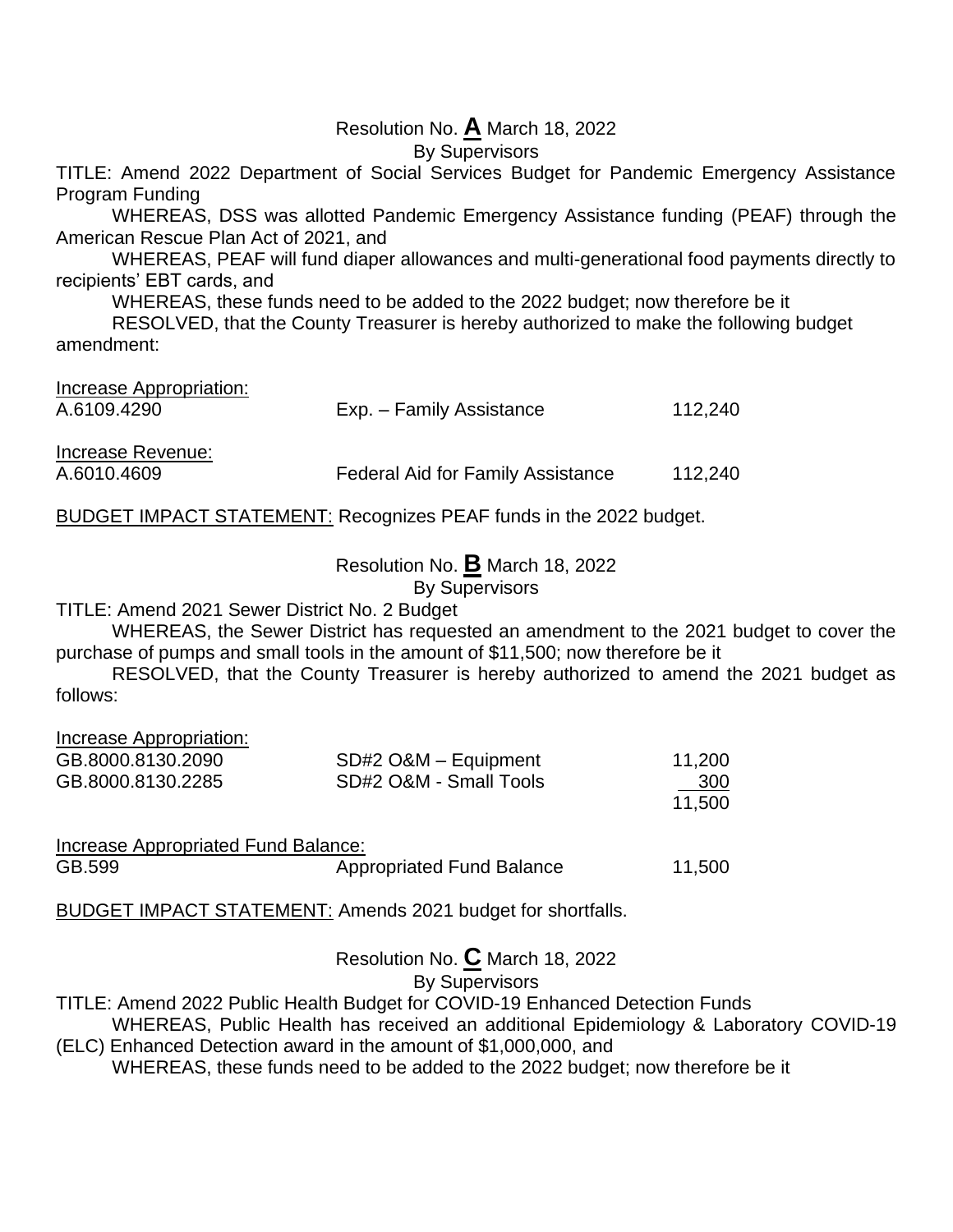RESOLVED, that the County Treasurer is hereby authorized to make the following budget amendment:

| Increase Appropriation: |
|-------------------------|
|-------------------------|

| A.2960.123        | OT 1.5 CWSN                     | 112,644   |
|-------------------|---------------------------------|-----------|
| A.4004.123        | OT 1.5 Pub. Hith.               | 381,876   |
| A.4189.121        | Reg. Earnings - Other PH        | 53,714    |
| A.4189.123        | OT 1.5 - Other PH               | 249,211   |
| A.4189.4189       | COVID - Other PH                | 181,555   |
| A.4189.9030       | Soc. Sec./Medicare              | 19,000    |
| A.4189.9040       | Worker's Comp.                  | 2,000     |
|                   |                                 | 1,000,000 |
| Increase Revenue: |                                 |           |
| A.4004.4489.01    | <b>Federal Aid for Other PH</b> | 1,000,000 |

**BUDGET IMPACT STATEMENT: Recognizes ELC COVID-19 enhanced detection funds.** 

Resolution No. **D** March 18, 2022 By Supervisors

TITLE: Amend 2022 Tourism Budget

WHEREAS, the County has been awarded \$48,207 in I Love New York funds for the promotion of tourism in Washington County, and

WHEREAS, the 2022 adopted budget contains \$92,500 for tourism, and

WHEREAS, the Agriculture, Planning, Tourism and Community Development Committee recommends increasing the tourism budget to \$200,000, the same as 2021, and

WHEREAS, the Finance Committee recommends funding the increase by recognizing \$48,207 of I Love New York funds and funding the remaining amount of \$59,293 from fund balance; now therefore be it

RESOLVED, that the County Treasurer is hereby authorized to make the following budget amendment:

| I Love New York                  | 107,500                                                                       |
|----------------------------------|-------------------------------------------------------------------------------|
|                                  |                                                                               |
|                                  |                                                                               |
|                                  | 48.207                                                                        |
|                                  |                                                                               |
|                                  |                                                                               |
| <b>Appropriated Fund Balance</b> | 59,293                                                                        |
|                                  | <b>State Aid for Tourism Promotion</b><br>Increase Appropriated Fund Balance: |

BUDGET IMPACT STATEMENT: Increases the tourism budget to \$200,000. If this is approved, it will achieve the baseline budget and allows Black Dog the necessary lead time to plan for this year.

> Resolution No. **E** March 18, 2022 By Supervisors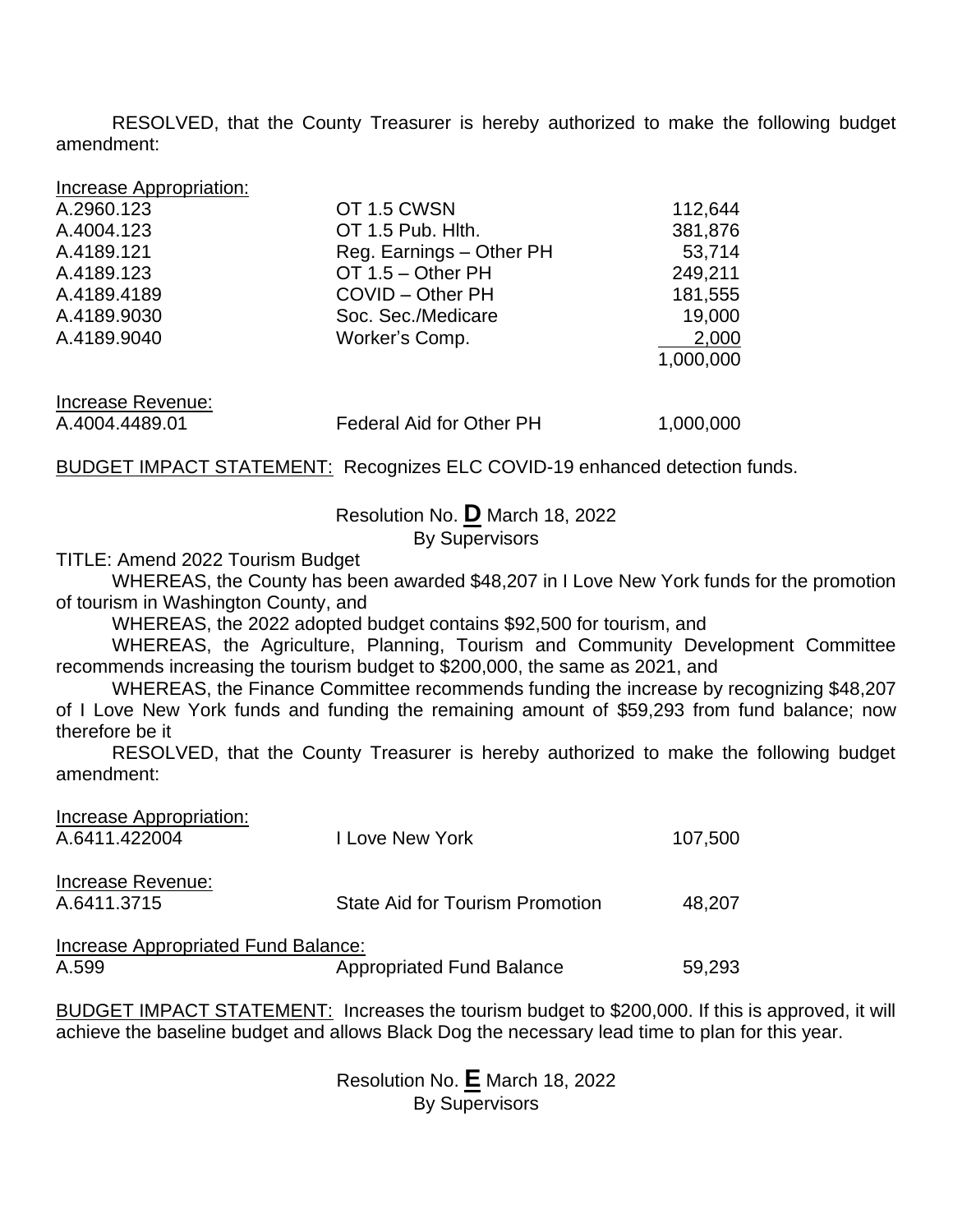TITLE: To Amend the Information Technology 2022 Budget for Carryover Projects

WHEREAS, the Information Technology department had some projects that were not able to be completed by December 31, 2021, and

WHEREAS, in order to reduce the impact on the 2022 budget, certain 2022 items were included in the 2021 budget via Resolution No. 248 dated November 19, 2021, and

WHEREAS, one of the purchases made in 2021 is for the 2022 calendar year and must be recorded in the 2022 fiscal year; now therefore be it

RESOLVED, the County Treasurer be hereby authorized to amend the 2022 Information Technology Budget as follows:

Increase Appropriated Fund Balance:

| A.599                   | <b>Appropriated Fund Balance</b> | 172,419 |
|-------------------------|----------------------------------|---------|
| Increase Appropriation: |                                  |         |
| A.1680.2020             | <b>Computer Equipment</b>        | 45,000  |
| A.1680.4035             | Equipment-Non-Asset              | 18,000  |
| A.1680.4071             | Software/IT Subscriptions        | 109,419 |
|                         |                                  | 172.419 |

BUDGET IMPACT STATEMENT: Appropriates General Fund Fund Balance to cover \$63,000 in carryover projects and \$109,419 in pre-paid expenditures.

> Resolution No. **F** March 18, 2022 By Supervisors

TITLE: To Increase Reserve – Technology Projects

WHEREAS, the County created a Capital Reserve for Information Technology Projects, and WHEREAS, the Finance Committee desires to increase the reserve utilizing surplus monies from the Information Technology 2021 departmental budget; now therefore be it

RESOLVED, the Technology Project Reserve be increased with the remaining 2021 fiscal year balance in the Information Technology .2 equipment lines and .4 contractual lines, in the amount of \$38,662.

BUDGET IMPACT STATEMENT: Reclassifies and restricts \$38,662 of Unreserved-Unappropriated Fund Balance within the General Fund to Reserved Fund Balance.

Resolution No. **G** March 18, 2022

# By Supervisors

TITLE: To Amend Capital Project No. 125 – Capital Improvement Plan for LEC Roof Replacement WHEREAS, the Law Enforcement Center (LEC) roof is in need of replacement, and

WHEREAS, the Government Operations Committee has authorized this project to begin in the 2022 fiscal year; now therefore be it

RESOLVED, the County Treasurer be hereby authorized to amend the 2022 Capital Project No. 125 – Capital Improvement Plan Budget as follows:

Decrease Appropriation:

H125.1990.4530 Contingency 119,000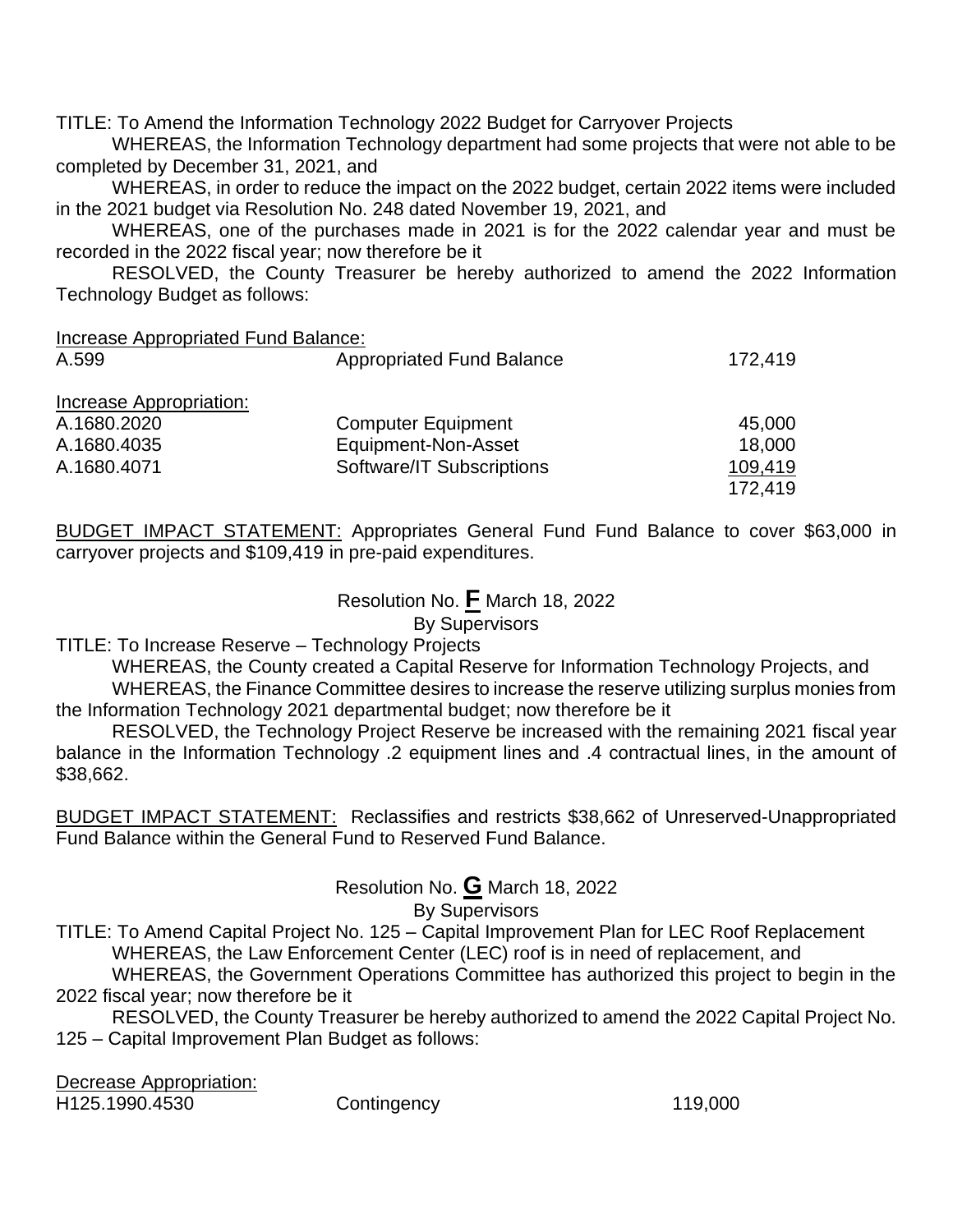Increase Appropriation: (No. to be Assigned by Treas.) LEC Roof Replacement 119,000

BUDGET IMPACT STATEMENT: Appropriates the anticipated engineering costs from the project contingency account. If approved, the project contingency will stand at \$1,068,892.

# Resolution No. **H** March 18, 2022

By Supervisors

TITLE: To Amend Capital Project No. 125 – Capital Improvement Plan 2021 Budget

WHEREAS, the 2021 Washington County budget included an interfund transfer to Capital Project No. 125 – Capital Improvement Plan, and

WHEREAS, the corresponding project portion of the transfer was not budgeted; now therefore be it

RESOLVED, the County Treasurer be hereby authorized to amend the 2021 Capital Project No. 125 – Capital Improvement Plan Budget as follows:

| Increase Appropriation:<br>H <sub>125.1990.4530</sub> | Contingency         | 178,423 |
|-------------------------------------------------------|---------------------|---------|
| Increase Revenue:<br>H <sub>125.9900.5031</sub>       | Interfund Transfers | 178.423 |

BUDGET IMPACT STATEMENT: Recognizes the interfund transfer from General Fund within the Project budget. If approved, the project contingency will stand at \$1,187,892.

# Resolution No. **I** March 18, 2022

# By Supervisors

TITLE: Amend Capital Project No. 128 – Marchiselli Grant Projects

WHEREAS, Resolution No. 197 dated August 21, 2020 created a capital project to track all costs related to Minor Marchiselli Grant Projects expected to cross fiscal years, and

WHEREAS, Washington County has received Marchiselli funding for Pavement Preservation on Burgoyne Avenue; now therefore be it

RESOLVED, that the County Treasurer is hereby authorized to amend the project budget as follows:

# **Capital Project No. 128:** Increase Appropriation: H128.5112.2626.2201 Pavement Preservation Burgoyne Ave 180,151 Increase Revenue: H128.5000.5112.4597 Federal Marchiselli Aid 144,121 H128.5000.5112.5031 Interfund Revenue 36,030 180,151 **County Road Fund:** Increase Appropriation: D.5000.9000.9950.01 Interfund Transfers 36,030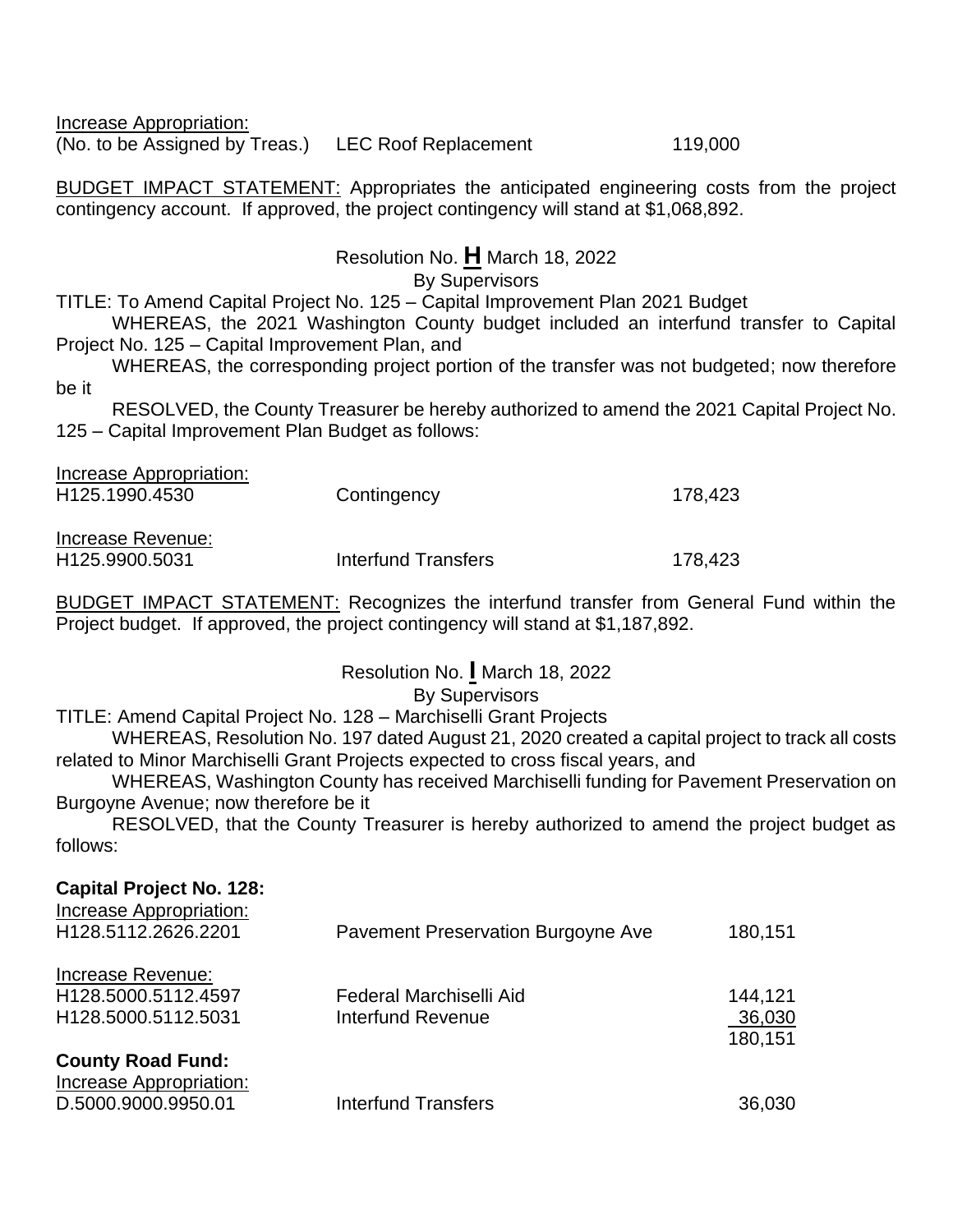Increase Appropriated Fund Balance:

D.599 **Appropriated Fund Balance** 36,030

; and be it further

RESOLVED, the County Treasurer be authorized to loan monies from the General Fund in an amount not to exceed the awarded Marchiselli Aid in order to cash flow the project.

BUDGET IMPACT STATEMENT: Amends the project to reflect the 2022 Pavement Preservation Grant award and appropriates the local share from the County Road Fund Balance.

Resolution No. **J** March 18, 2022

By Supervisors

TITLE: Amend 2022 Buildings & Grounds Budget

WHEREAS, the 2022 Buildings & Grounds budget contains funds for rehab projects, and

WHEREAS, the Buildings & Grounds Superintendent has requested a budget amendment to transfer funds from repair & maintenance to office equipment to cover the fixed asset portion of these projects, and

WHEREAS, the Finance Committee has approved this request; now therefore be it

RESOLVED, that the County Treasurer is hereby authorized to make the following budget amendment:

| Increase Appropriation:<br>A.1620.2010 | Office Equip. - Bldgs. & Grounds   | 15,000 |
|----------------------------------------|------------------------------------|--------|
| Decrease Appropriation:<br>A.1620.4321 | Repair & Maint. - Bldgs. & Grounds | 15,000 |

BUDGET IMPACT STATEMENT: None. Transfers fund between line items.

Resolution No. **K** March 18, 2022

By Supervisors

TITLE: To Carry Forward Septic System Replacement Grant Unspent Funds

WHEREAS, Washington County was awarded a Septic System Replacement Grant, in the amount of \$250,000.00, by the New York State Environmental Facilities Corporation, and

WHEREAS, the project reimburses eligible homeowners 50% of their septic system replacement costs up to \$10,000.00, and

WHEREAS, the amount remaining unspent as of December 31, 2021 needs to be carried forward into the 2022 budget; now therefore be it

RESOLVED, the County Treasurer be hereby authorized to amend the 2022 Planning Budget as follows:

| Increase Appropriation: |                                   |         |
|-------------------------|-----------------------------------|---------|
| A.8020.4625.01          | Grants – Other                    | 242,250 |
| Increase Revenue:       |                                   |         |
| A.8020.3910             | State Aid – Conservation Programs | 242,250 |